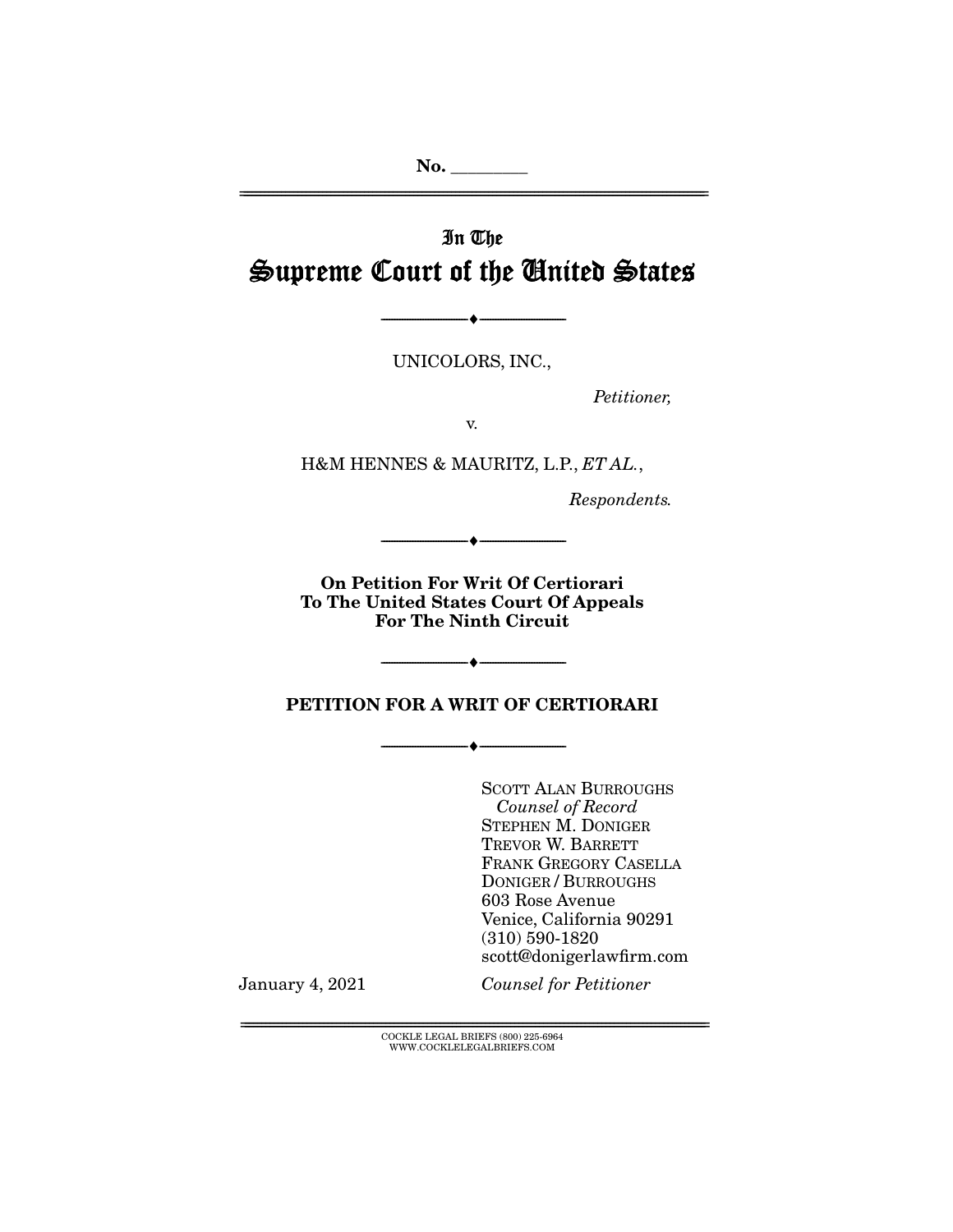### **I. QUESTIONS PRESENTED**

 1. Did the Ninth Circuit err in breaking with its own prior precedent and the findings of other circuits and the Copyright Office in holding that 17 U.S.C. § 411 requires referral to the Copyright Office where there is no indicia of fraud or material error as to the work at issue in the subject copyright registration?

2. Did the Ninth Circuit misapply the publication standard by both applying Copyright Office requirements that were not in place at the time of registration and analyzing publication as of the date of registration as opposed to the later registration application date, and, if so, did the evidence support referral to the Copyright Office?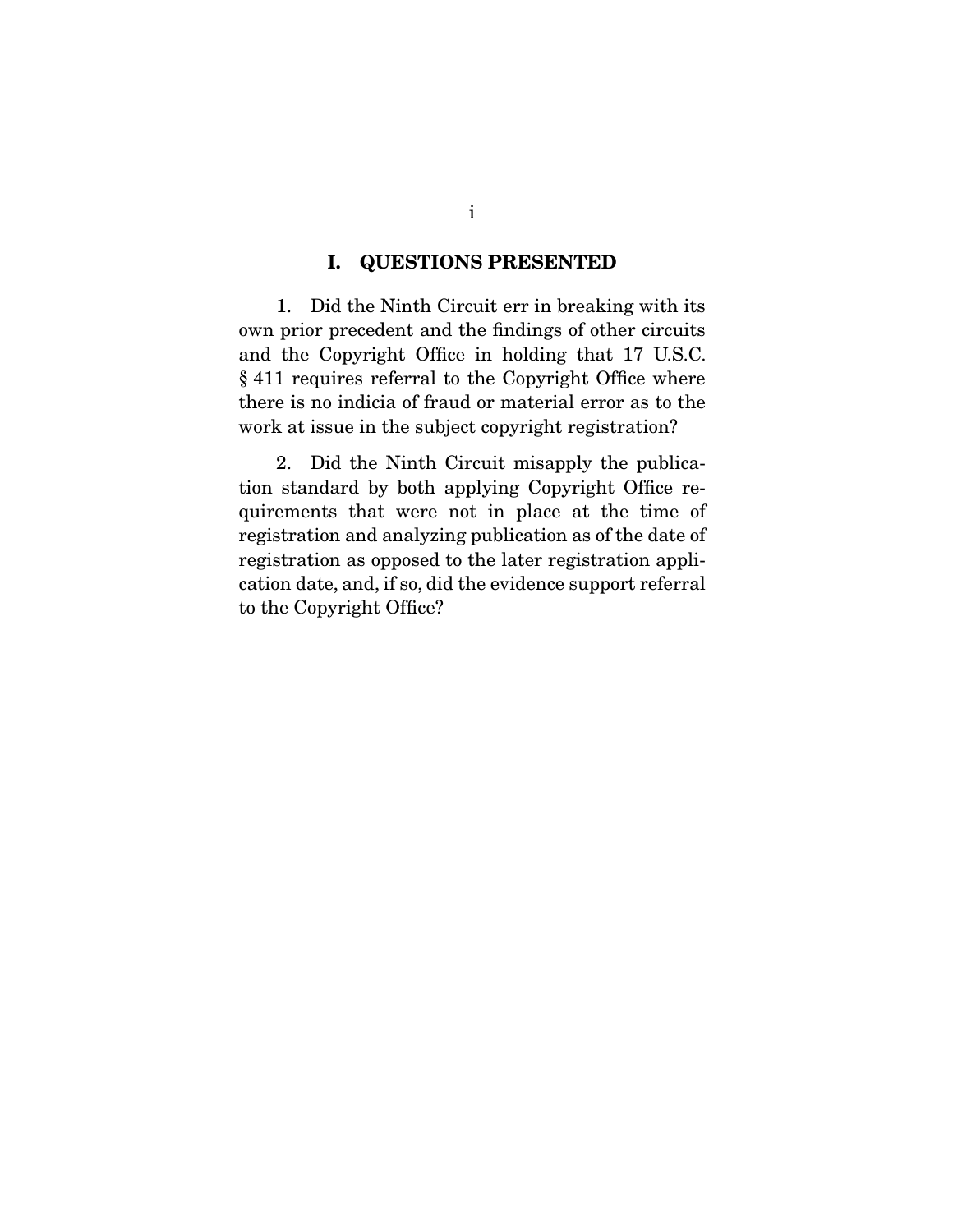#### **II. PARTIES TO THE PROCEEDINGS**

 Petitioner Unicolors, Inc., was the plaintiff and the Appellee in the proceedings below.

Respondent H&M Hennes & Mauritz, L.P., et al. was Defendant and Appellant in the proceedings below.

### **III. CORPORATE DISCLOSURE STATEMENT**

 Unicolors, Inc. has no parent corporation, and no publicly held company owns 10% or more of its stock.

### **IV. RELATED CASES**

- Unicolors, Inc. v. H & M Hennes & Mauritz, L.P.; et al., No. 2:16-cv-02322-AB-SK, U.S. District Court for the Central District of California. Judgment entered Oct. 22, 2018.
- Unicolors, Inc. v. H & M Hennes & Mauritz, L.P., Nos. 18-56253 and 18-56548, U.S. Court of Appeals for the Ninth Circuit. Judgment entered May 29, 2020. Petition for Rehearing and Rehearing En Banc denied August 7, 2020.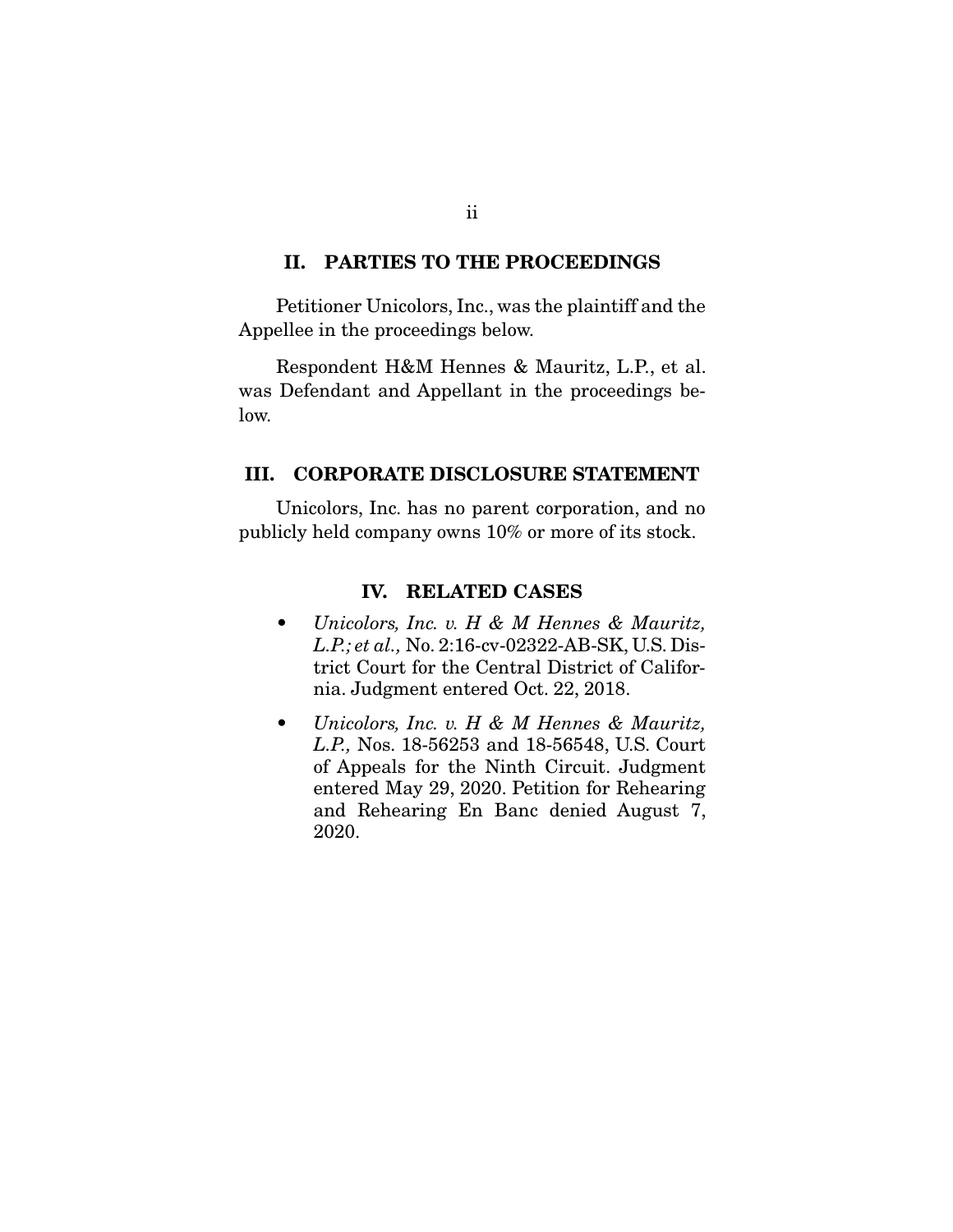# V. TABLE OF CONTENTS

iii

| Ι.    | <b>QUESTIONS PRESENTED </b>                                                                                                                                                              | $\mathbf{i}$  |
|-------|------------------------------------------------------------------------------------------------------------------------------------------------------------------------------------------|---------------|
| II.   | PARTIES TO THE PROCEEDINGS                                                                                                                                                               | ii            |
| III.  | CORPORATE DISCLOSURE STATE-                                                                                                                                                              | $\mathbf{ii}$ |
| IV.   |                                                                                                                                                                                          | ii            |
| VII.  |                                                                                                                                                                                          | $\mathbf{1}$  |
| VIII. |                                                                                                                                                                                          | $\mathbf{1}$  |
| IX.   | STATUTORY PROVISIONS INVOLVED                                                                                                                                                            | 1             |
| X.    | <b>INTRODUCTION AND STATEMENT OF</b>                                                                                                                                                     | 3             |
| XI.   | REASONS FOR GRANTING THE PETI-                                                                                                                                                           | 8             |
|       | The Ninth Circuit's misinterpretation<br>$1_{\cdot}$<br>of 17 U.S.C. $\S$ 411(b) contravenes legis-<br>lative and administrative guidance<br>and has widened a circuit division          | 8             |
|       | A. The relevant administrative and<br>legislative bodies, as well as the<br>leading copyright treatise, cor-<br>rectly interpret the PRO-IP Act as<br>codifying the doctrine of fraud on | 10            |
|       | B. The Ninth Circuit's misinterpreta-<br>tion of section 411(b) widened a<br>dire circuit division that must be                                                                          |               |
|       |                                                                                                                                                                                          | 14            |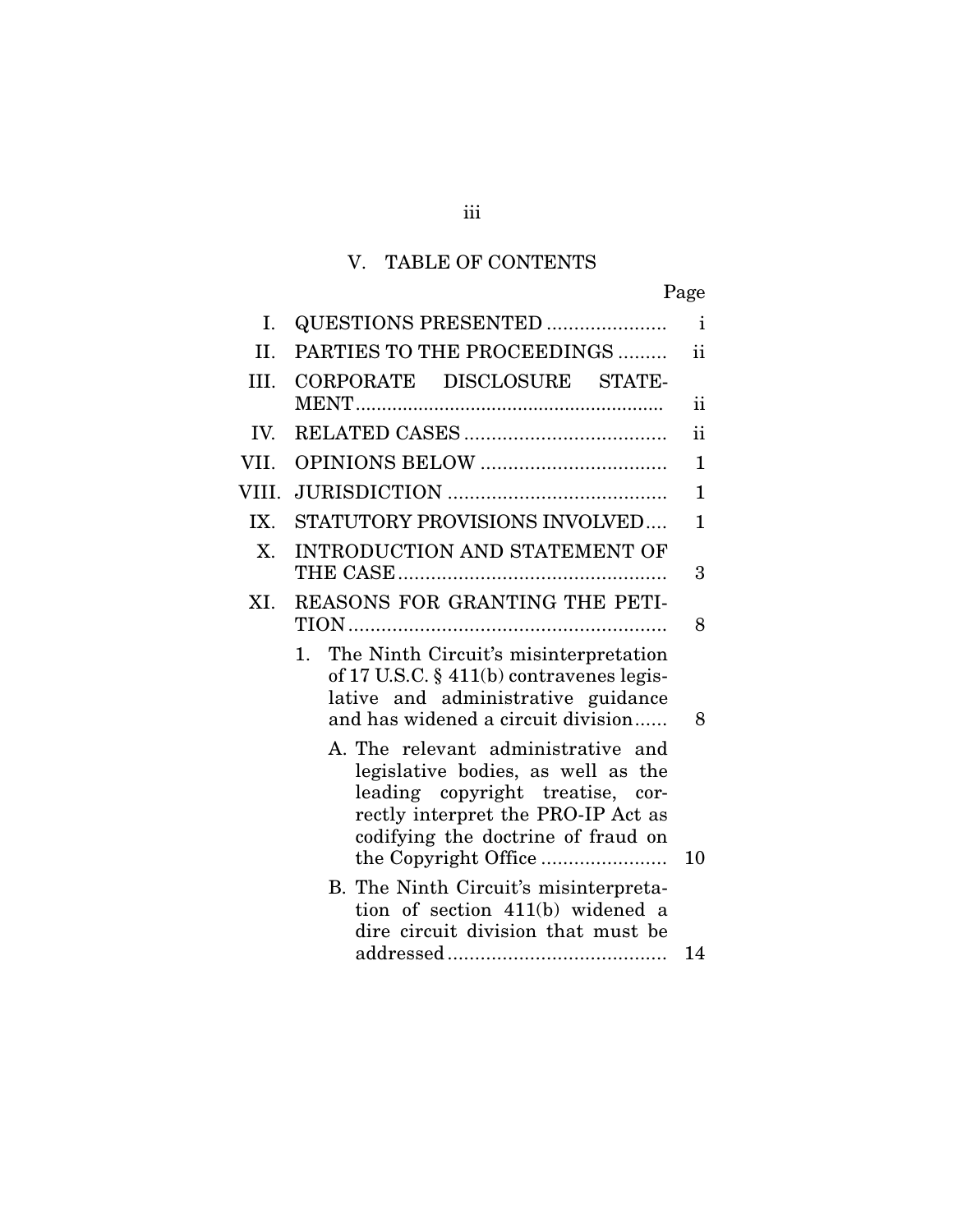# V. TABLE OF CONTENTS

Page

| D. The Ninth Circuit erred in apply-<br>ing the incorrect publication stand- |  |
|------------------------------------------------------------------------------|--|
|                                                                              |  |
|                                                                              |  |

iv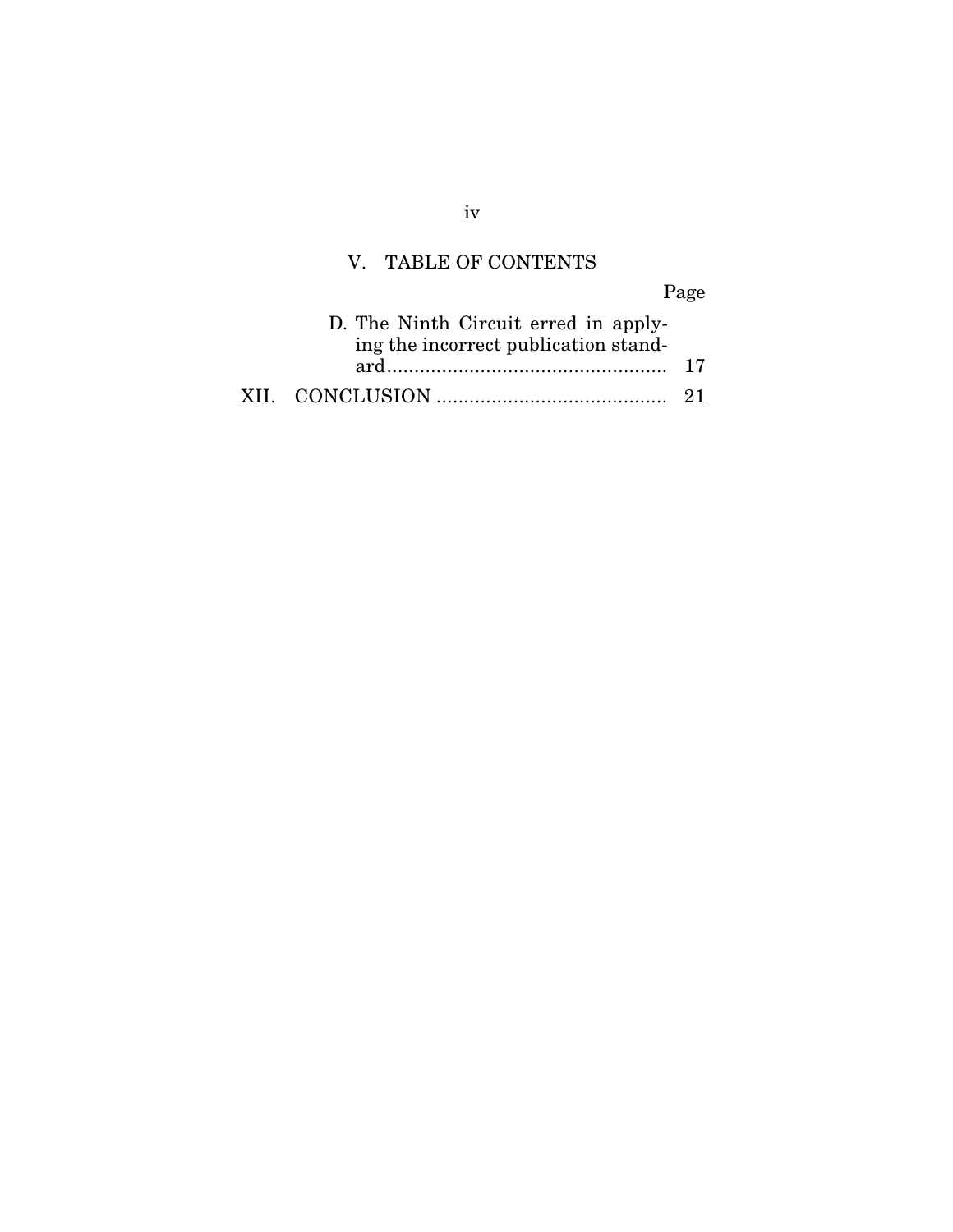# TABLE OF CONTENTS – Continued

# APPENDIX

| United States Court of Appeals for the Ninth                                                                                                                                                |
|---------------------------------------------------------------------------------------------------------------------------------------------------------------------------------------------|
| United States District Court for the Central Dis-<br>trict of California, Special Verdict Form, De-                                                                                         |
| United States District Court for the Central Dis-<br>trict of California, Order Granting Plaintiff's<br>Motion for Attorneys' Fees and Costs, Septem-                                       |
| United States District Court for the Central Dis-<br>trict of California, Amended Judgment, Octo-                                                                                           |
| United States District Court for the Central Dis-<br>trict of California, Order Granting Joint Stip-<br>ulation Regarding Supersedeas Bond<br>Amount, November 13, 2018  App. 30            |
| United States District Court for the Central Dis-<br>trict of California, Order Granting Joint Mo-<br>tion for Entry of Judgment Pending Appeal<br>and Approving Supersedeas Bond, November |
| United States District Court for the Central Dis-<br>trict of California, Order Re-Opening Case,                                                                                            |
| United States Court of Appeals for the Ninth<br>Circuit, Order Denying Petition for Rehear-                                                                                                 |

v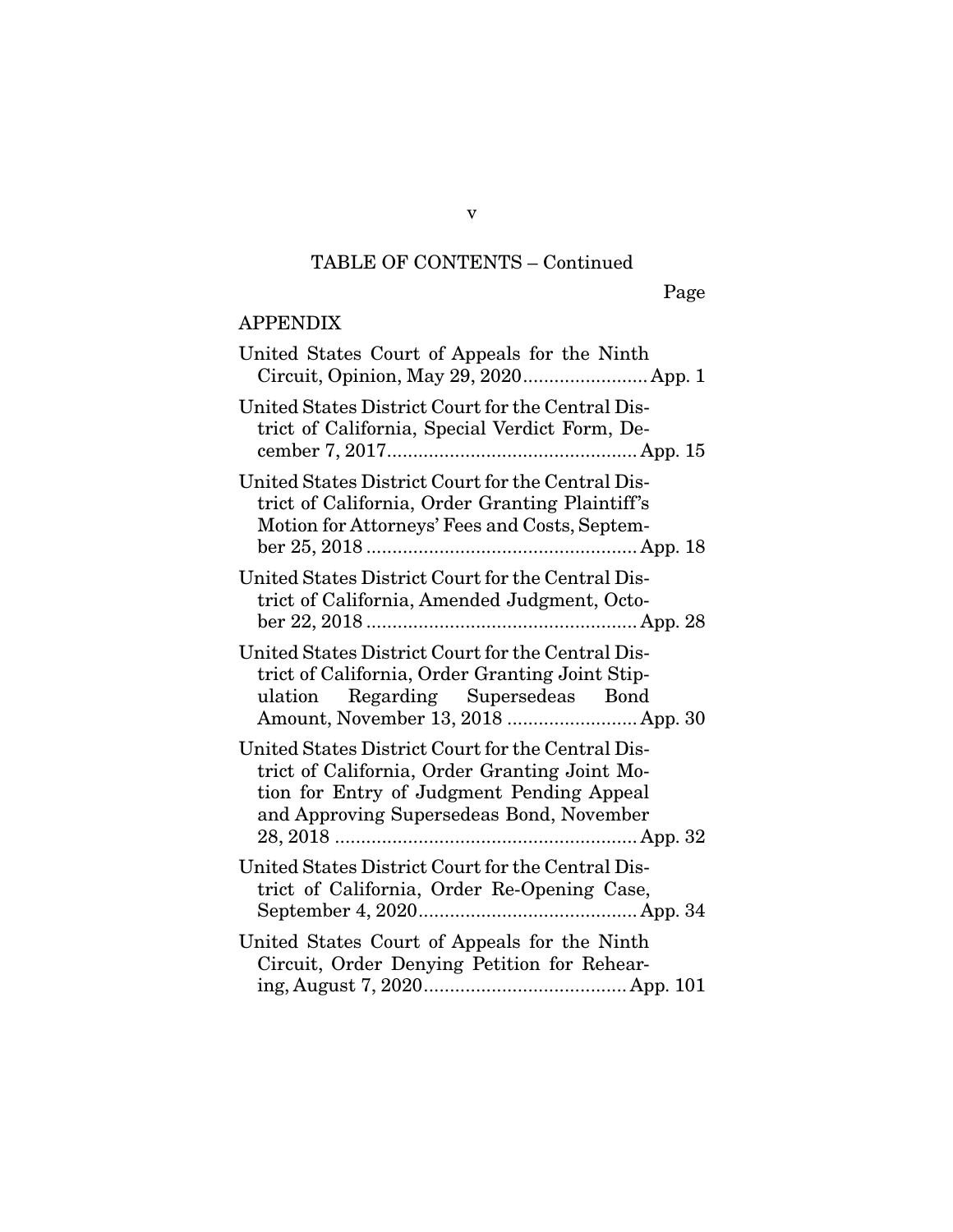# VI. TABLE OF AUTHORITIES

# **CASES**

| Advisers, Inc. v. Wiesen-Hart, Inc., 238 F.2d 706                                                                                                  |
|----------------------------------------------------------------------------------------------------------------------------------------------------|
| Alaska Stock, LLC v. Houghton Mifflin Harcourt<br>Pub. Co., 747 F.3d 673 (9th Cir. 2014) 11                                                        |
| Am. Vitagraph, Inc. v. Levy, 659 F.2d 1023 (9th                                                                                                    |
| Bruhn NewTech, Inc. v. United States, No. 16-<br>783C, 2019 WL 4656218 (Fed. Cl. Aug. 23,                                                          |
| DeliverMed Holdings, LLC v. Schaltenbrand,                                                                                                         |
| Design Ideas, Ltd. v. Things Remembered, Inc.,<br>No. 07-3077, 2009 WL 426218 (C.D. Ill. Feb.                                                      |
| Gold Value Int'l Textile, Inc. v. Sanctuary Cloth-<br>ing, LLC, 925 F.3d 1140 (9th Cir. 2019), cert.<br>denied, 140 S. Ct. 1294, 206 L. Ed. 2d 375 |
| Harris v. Emus Records Corp., 734 F.2d 1329                                                                                                        |
| Jules Jordan Video, Inc. v. 144942 Canada Inc.,                                                                                                    |
| Kaseberg v. Conaco, LLC, 360 F. Supp. 3d 1026                                                                                                      |
| L.A. Printex Indus., Inc. v. Aeropostale, Inc., 466                                                                                                |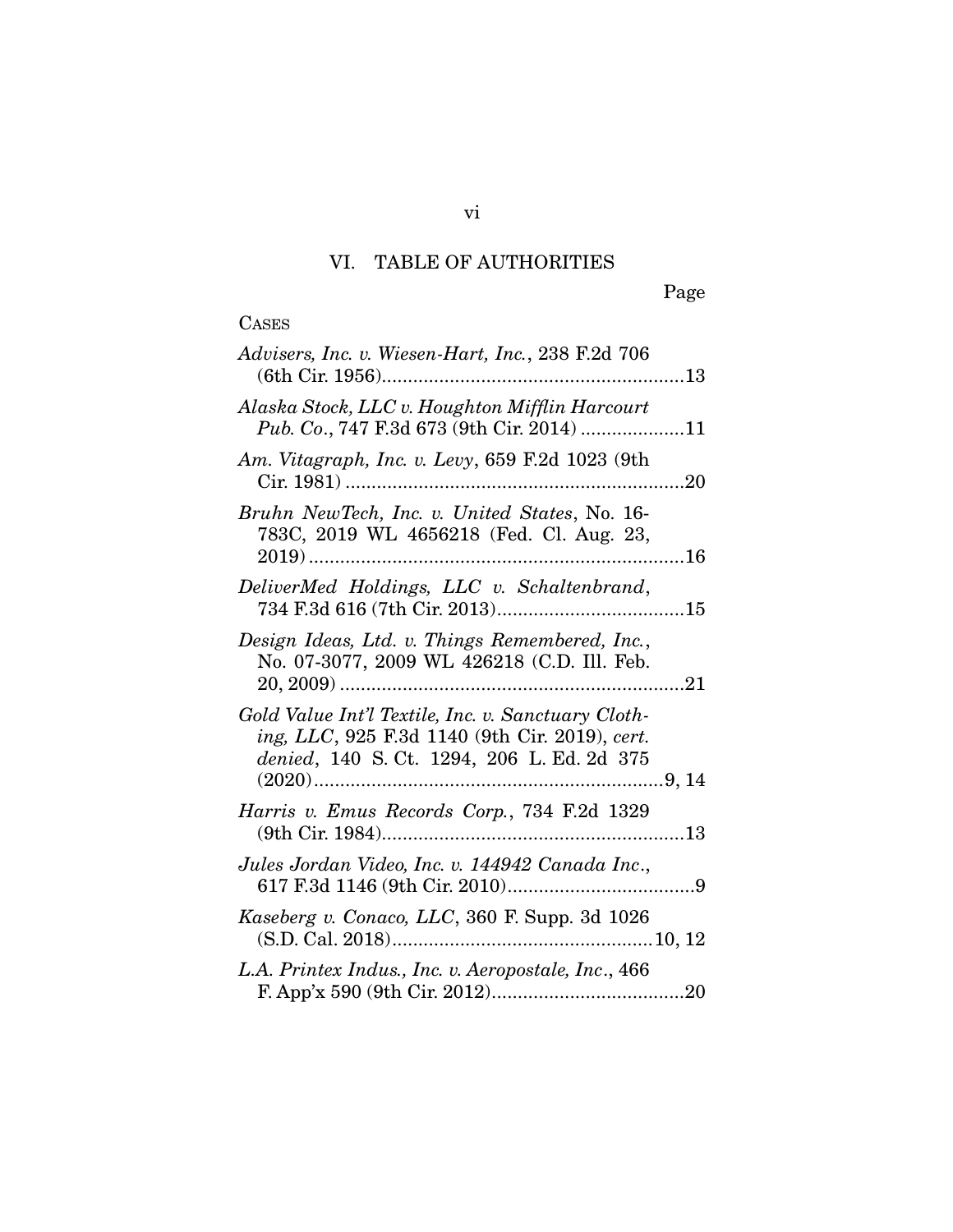# TABLE OF AUTHORITIES – Continued

| L.A. Printex Indus., Inc. v. Aeropostale, Inc., 676<br>F.3d 841 (9th Cir. 2012), as amended on denial<br>of reh'g and reh'g en banc (June 13, 2012)9 |
|------------------------------------------------------------------------------------------------------------------------------------------------------|
| Landgraf v. USI Film Prod., 511 U.S. 244, 114<br>S. Ct. 1483, 128 L. Ed. 2d 229 (1994) 19                                                            |
| Mon Cheri Bridals, Inc. v. Wen Wu, 383 F. App'x                                                                                                      |
| One Treasure Ltd., Inc. v. Richardson, 202 F.                                                                                                        |
| Roberts v. Gordy, 877 F.3d 1024 (11th Cir. 2017)14, 15                                                                                               |
| S.O.S., Inc. v. Payday, Inc., 886 F.2d 1081 (9th                                                                                                     |
| Silvers v. Sony Pictures Entm't, Inc., 402 F.3d                                                                                                      |
| Unicolors, Inc. v. H&M Hennes & Mauritz, L.P.,                                                                                                       |
| Unicolors, Inc. v. Urban Outfitters, Inc., 853 F.3d                                                                                                  |
| United Fabrics Int'l, Inc. v. C&J Wear, Inc., 630                                                                                                    |
| Urantia Found. v. Maaherra, 114 F.3d 955 (9th                                                                                                        |
| Whimsicality, Inc. v. Rubie's Costume Co., 891                                                                                                       |
| Yurman Studio, Inc. v. Castaneda, 591                                                                                                                |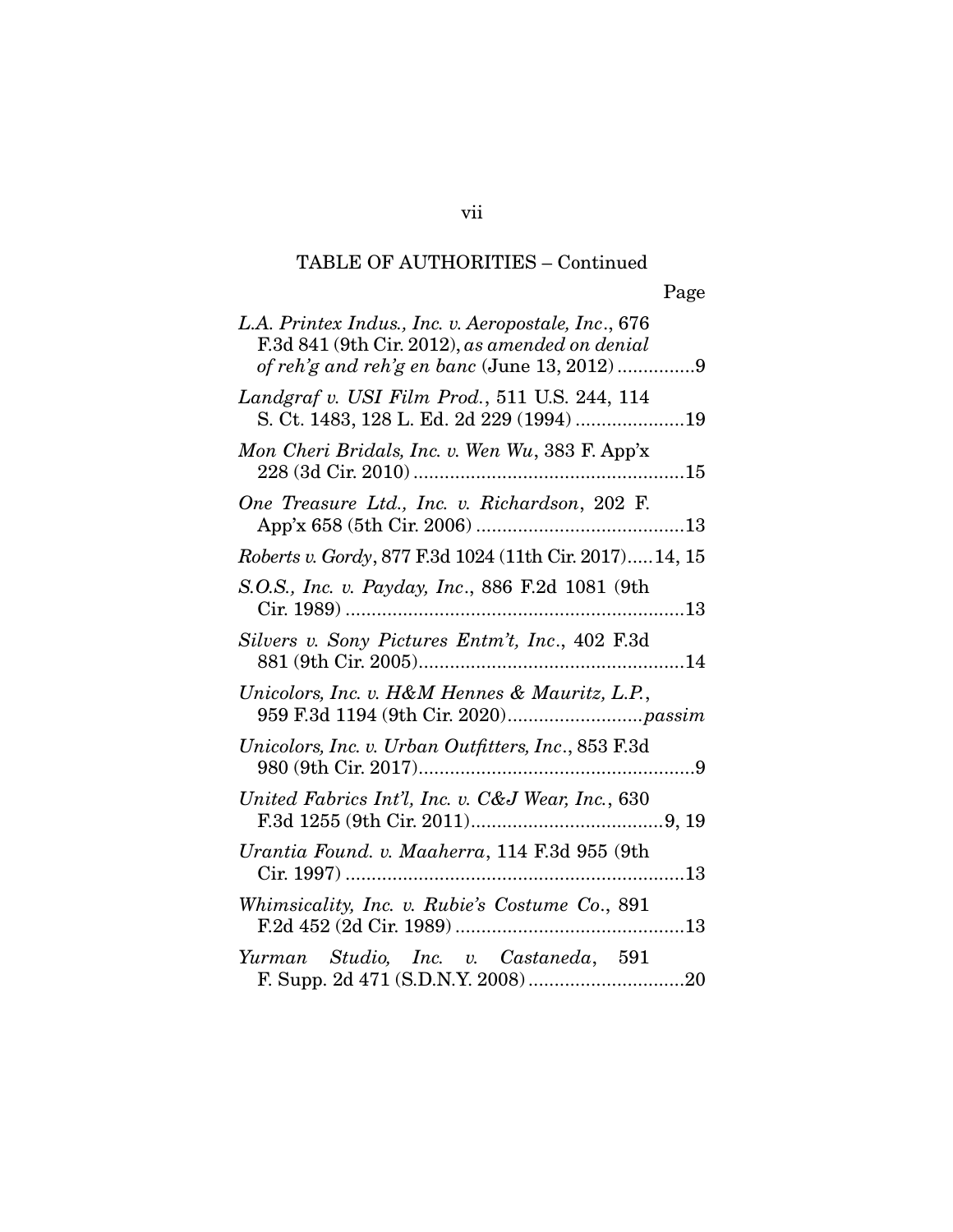# TABLE OF AUTHORITIES – Continued

viii

| <b>STATUTES AND REGULATION</b>                                                                  |
|-------------------------------------------------------------------------------------------------|
|                                                                                                 |
|                                                                                                 |
|                                                                                                 |
|                                                                                                 |
|                                                                                                 |
|                                                                                                 |
|                                                                                                 |
|                                                                                                 |
|                                                                                                 |
| <b>OTHER AUTHORITIES</b>                                                                        |
| 2 MELVILLE NIMMER AND DAVID NIMMER,<br>NIMMER ON COPYRIGHT § 7.20 (2018)10, 12                  |
| 2 MELVILLE NIMMER AND DAVID NIMMER,<br>NIMMER ON COPYRIGHT § 7.20[B][1]12                       |
| 2 MELVILLE NIMMER AND DAVID NIMMER,<br>NIMMER ON COPYRIGHT § 7.20[B][2] (Rev.                   |
| 3-12 MELVILLE NIMMER AND DAVID NIMMER,<br>NIMMER ON COPYRIGHT § 12.11[A][2]12                   |
|                                                                                                 |
| Prioritizing Resources and Organization for In-<br>tellectual Property Act of 2008, PL 110-403, |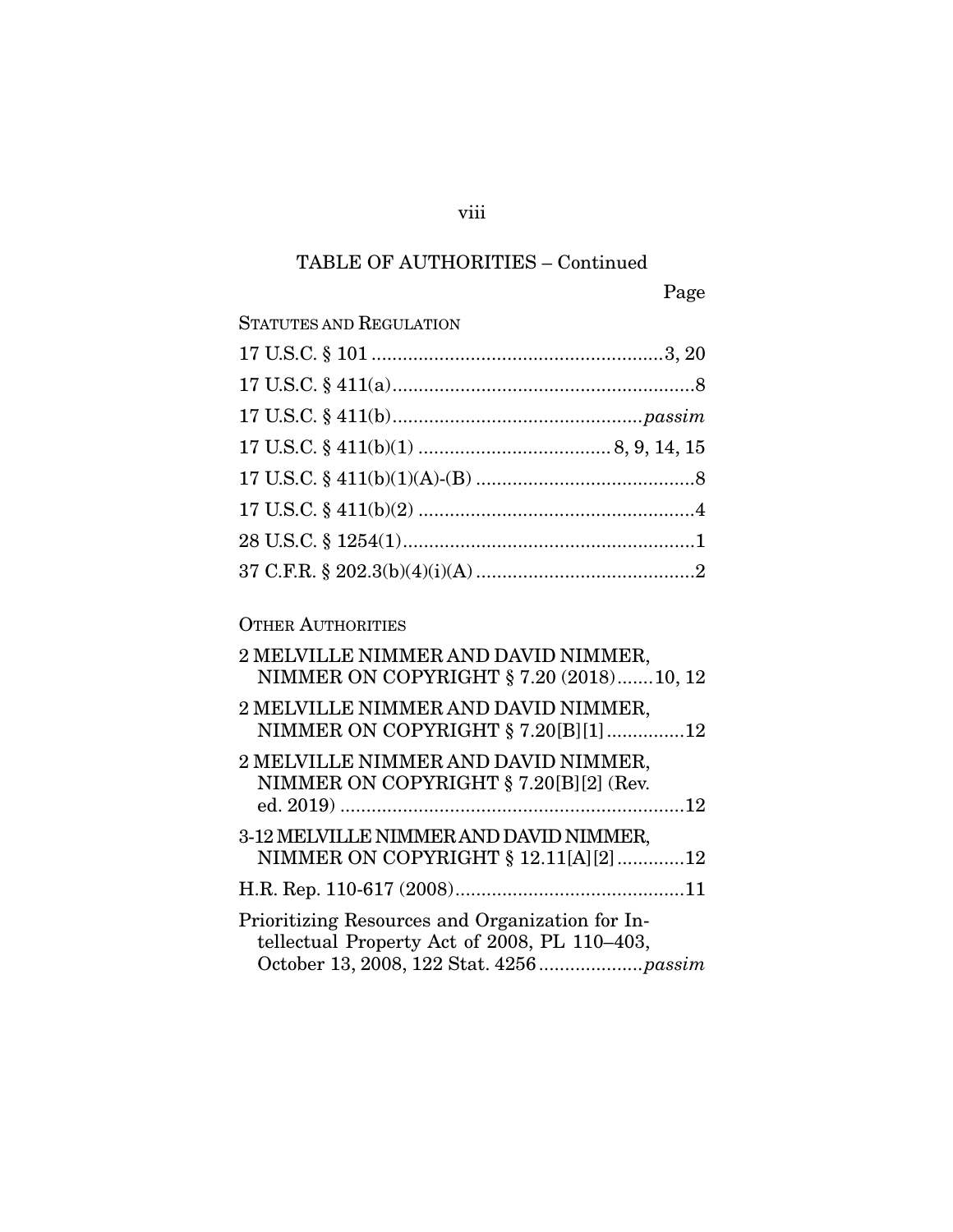# TABLE OF AUTHORITIES – Continued

Page

| U.S. Copyright Office, Annual Report of the Reg-<br>ister of Copyrights, Fiscal Year Ending Sep- |  |
|--------------------------------------------------------------------------------------------------|--|
| U.S. Copyright Office, Annual Report of the Reg-                                                 |  |
| U.S. COPYRIGHT OFFICE, COMPENDIUM<br>OF U.S. COPYRIGHT OFFICE PRACTICES                          |  |
| U.S. COPYRIGHT OFFICE, COMPENDIUM<br>OF U.S. COPYRIGHT OFFICE PRACTICES                          |  |

ix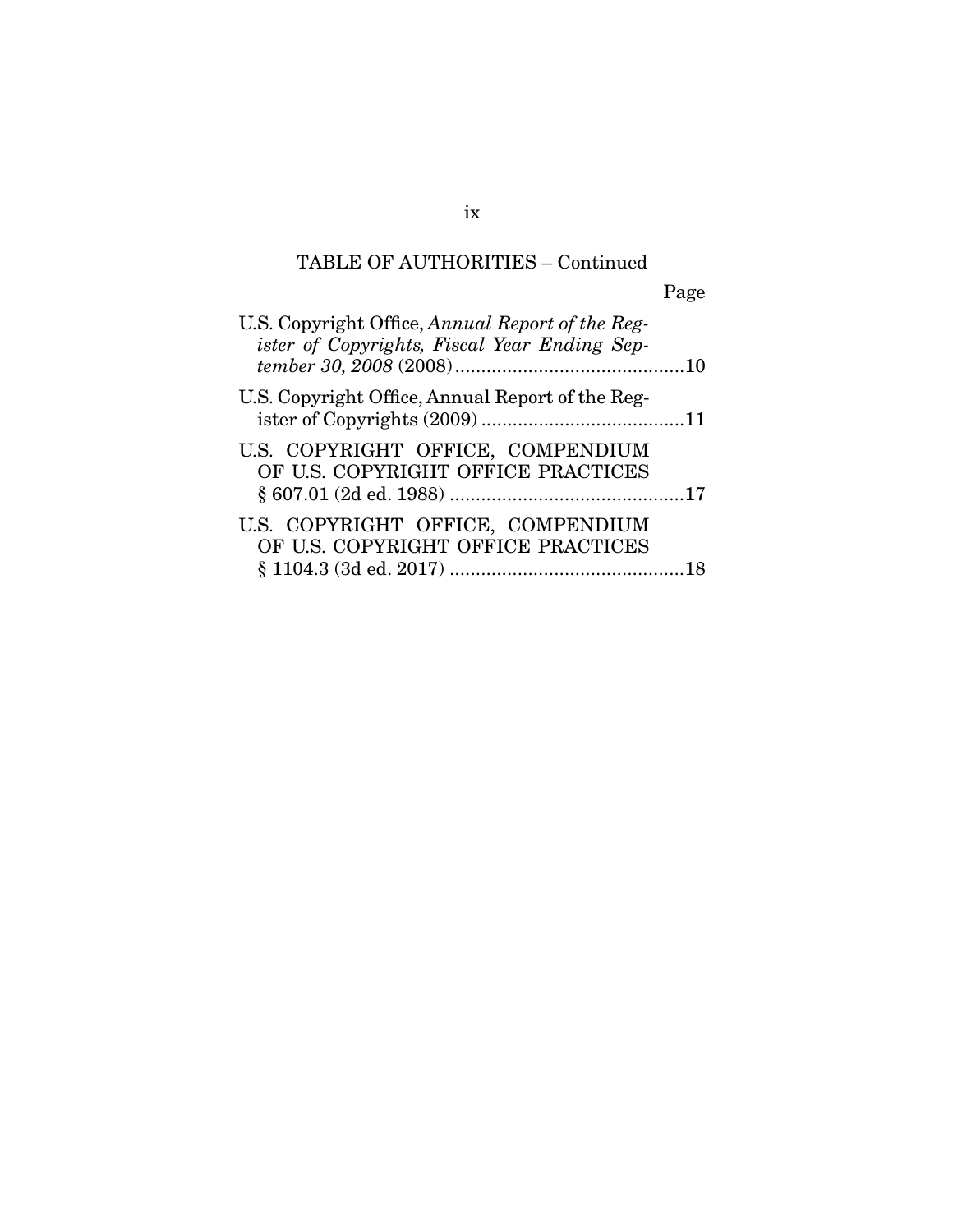#### **VII. OPINIONS BELOW**

 The operative district court judgment giving rise to the appeal is *Unicolors, Inc. v. H&M Hennes & Mauritz L.P.*, No. 16-CV-02322-AB (SKX), at U.S.D.C. *Dkt*. No. 289 (C.D. Cal. Aug. 1, 2018) (unreported), *as amended on denial of reh'g and reh'g en banc*, 959 F.3d 1194 (9th Cir. 2020).

 The decision by the Ninth Circuit Court of Appeals granting H&M's appeal and remanding the case is reported at *Unicolors, Inc. v. H&M Hennes & Mauritz, L.P.*, 959 F.3d 1194 (9th Cir. 2020). The decision denying Unicolors' petition for rehearing *en banc* issued on August 7, 2020 and is unreported.

#### **VIII. JURISDICTION**

 The Court of Appeals for the Ninth Circuit issued its opinion on May 29, 2020. The jurisdiction of this Court is invoked under 28 U.S.C. § 1254(1).

#### **IX. STATUTORY PROVISIONS INVOLVED**

The following statutes are at issue in this petition:

17 U.S.C. § 411(b), which states:

 (1) A certificate of registration satisfies the requirements of this section and section 412, regardless of whether the certificate contains any inaccurate information, unless –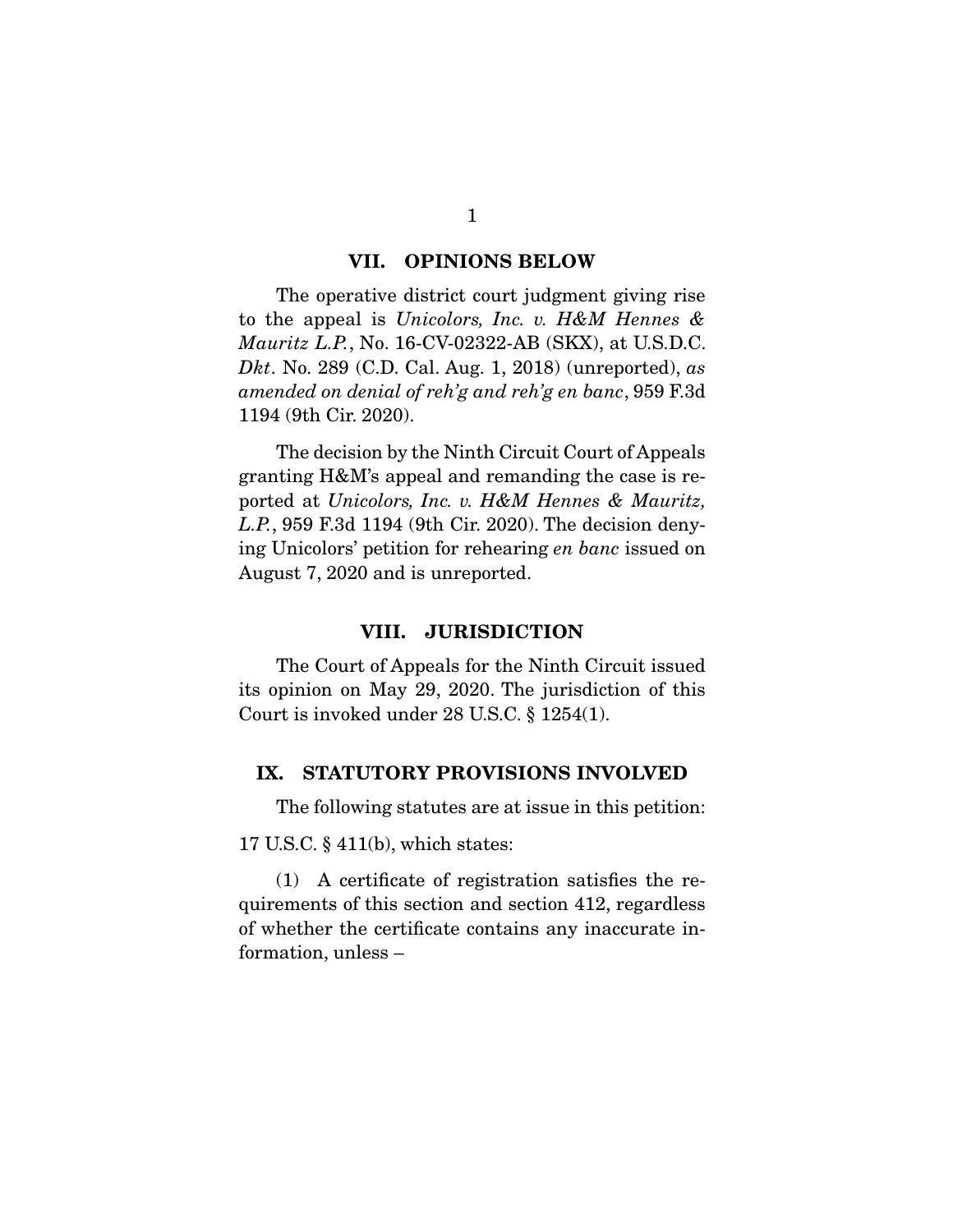(A) the inaccurate information was included on the application for copyright registration with knowledge that it was inaccurate; and

 (B) the inaccuracy of the information, if known, would have caused the Register of Copyrights to refuse registration.

 (2) In any case in which inaccurate information described under paragraph (1) is alleged, the court shall request the Register of Copyrights to advise the court whether the inaccurate information, if known, would have caused the Register of Copyrights to refuse registration.

 (3) Nothing in this subsection shall affect any rights, obligations, or requirements of a person related to information contained in a registration certificate, except for the institution of and remedies in infringement actions under this section and section 412.

37 C.F.R.  $\S 202.3(b)(4)(i)(A)$ ,<sup>1</sup> which states:

 For the purpose of registration on a single application and upon payment of a single registration fee, the following shall be considered a single work:

(A) In the case of published works: all copyrightable elements that are otherwise recognizable as self-contained works, that are included in a single unit of publication, and in which the copyright claimant is the same[.]

 $1$  Referring to the version effective January 24, 2011, which is the operative version in this case.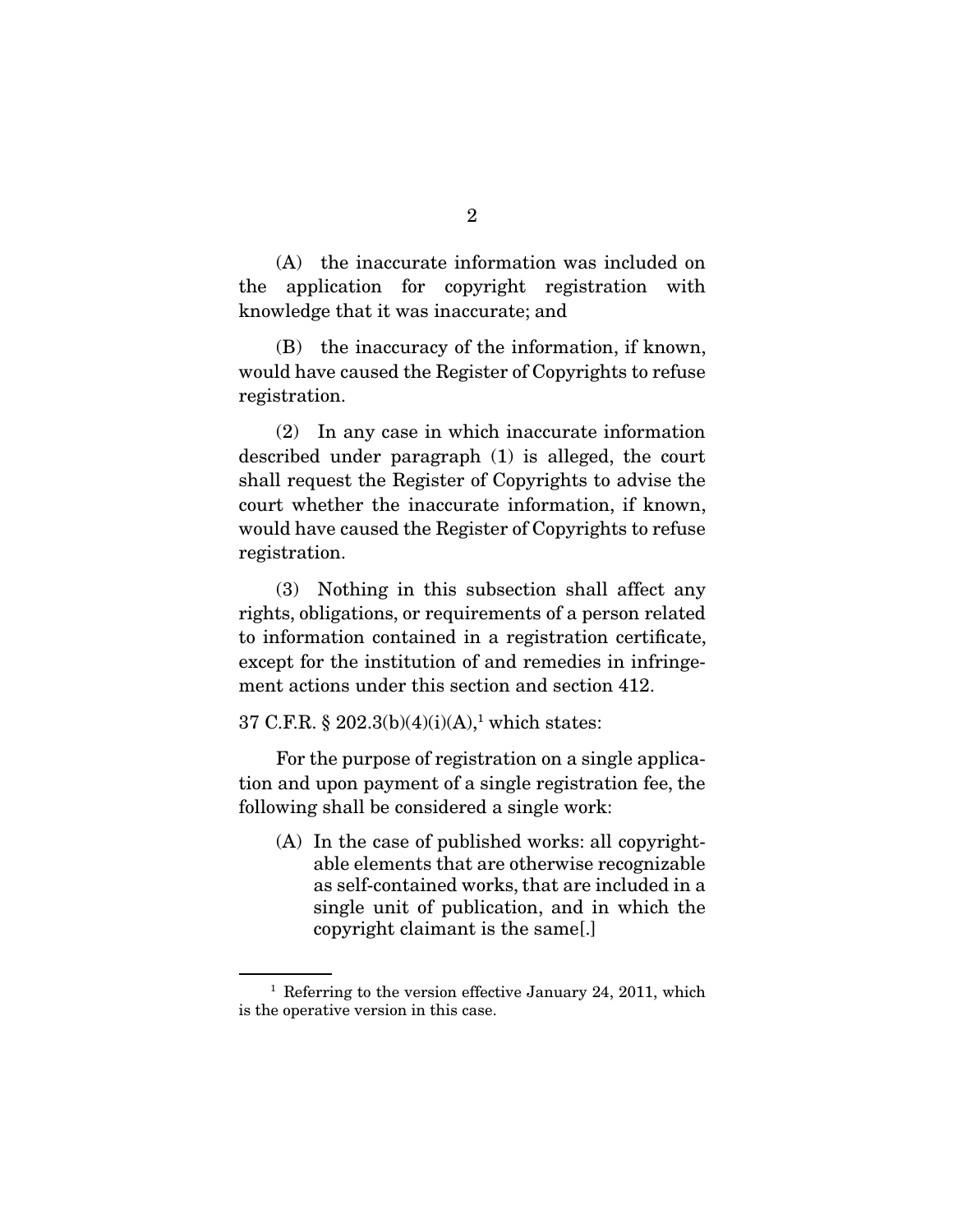"Publication" under the Copyright Act is defined as the initial "distribution" or "offering to distribute" the "work to the public by sale or other transfer of ownership, or by rental, lease, or lending." 17 U.S.C. § 101.

### **X. INTRODUCTION AND STATEMENT OF THE CASE**

 This case is ripe for review because it is a matter of first impression for this Court and involves a clear intra-circuit conflict in the application of a federal statute.

 The facts are straightforward and relatively undisputed: Plaintiff, Unicolors, Inc. ("Unicolors"), is a Los Angeles fabric designer that created an original two-dimensional fabric design ("Subject Design").2 *Unicolors, Inc. v. H&M Hennes & Mauritz, L.P.*, 959 F.3d 1194, 1195-96 (9th Cir. 2020).

 The Subject Design was created by Unicolors' designer in January 2011. *Id*. Unicolors extensively sampled and sold fabric bearing the Subject Design and later discovered that Defendant, H&M Hennes & Mauritz, L.P. ("H&M"), was selling garments bearing a copy of the Subject Design ("Infringing Garments"). *Id*. H&M began selling the Infringing Garments in 2015

<sup>2</sup> The Subject Design was registered with the Copyright Office on February 14, 2011 under registration no. VA 1-770-400, as part of a published collection. *Unicolors, Inc. v. H&M*, 959 F.3d at 1196.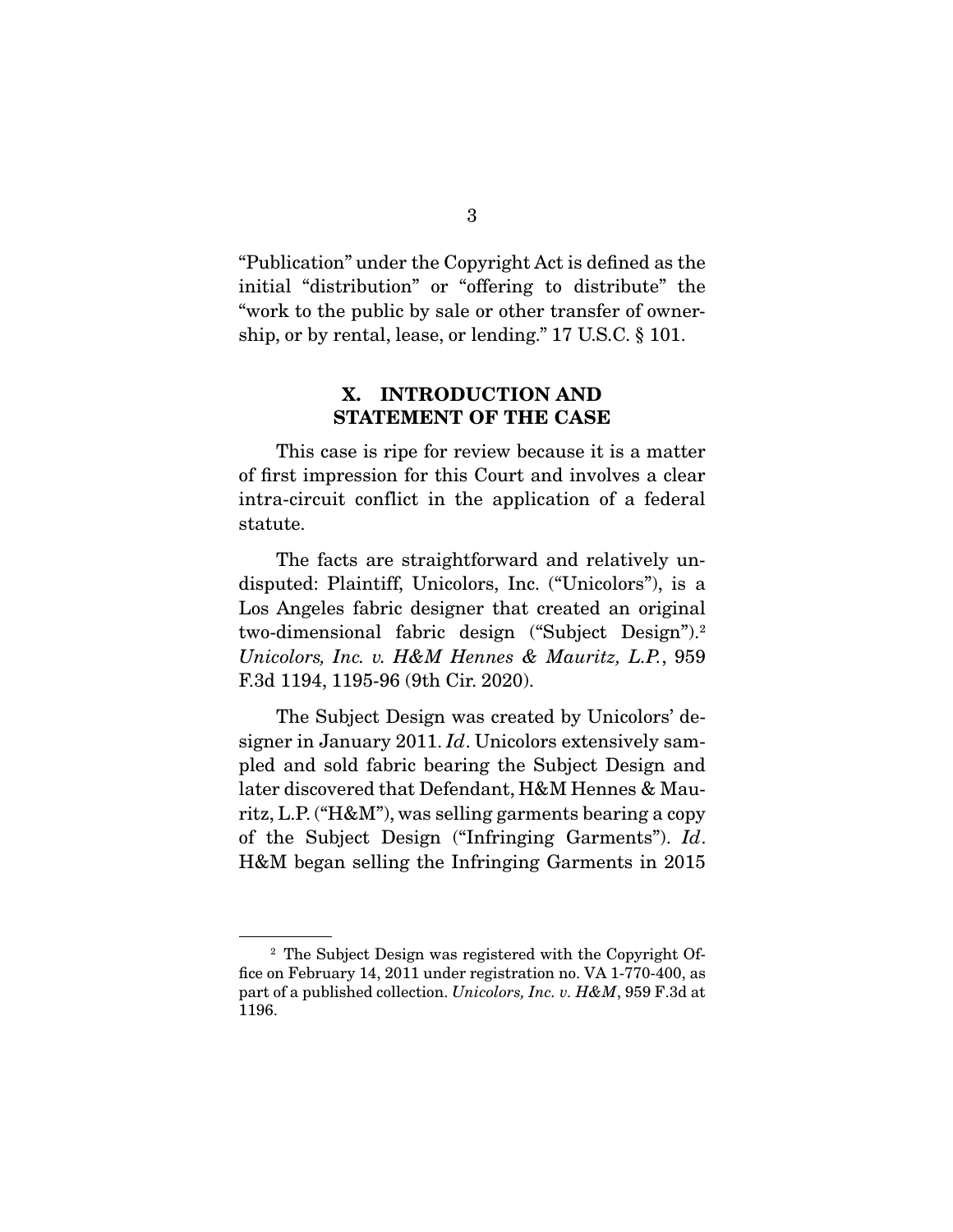and continued to sell said product after notice of Unicolors' infringement claims. *See id*.

 The jury found H&M liable for willful infringement and awarded damages in the amount of \$846,720.00. H&M then filed for a Motion for Judgment as a Matter of Law, or in the Alternative, for New Trial.

 Before the verdict, H&M failed to move the district court to refer the matter to the Register of Copyrights under 17 U.S.C.  $\S$  411(b)(2), but instead asked the district court to find the registration invalid – which is *prohibited* by that statute. Nevertheless, the district court considered the prerequisites for a Copyright Office referral, found that H&M failed to provide evidence that the registration's works were first published separately, *or* that Unicolors knew the registration contained knowingly false information at the time of application, and denied the Motion for Judgment as a Matter of Law, or in the Alternative, for New Trial in all respects other than as to the amount of damages.

 On appeal by H&M, the Ninth Circuit Court of Appeals reversed and remanded, holding that the district court was required to refer the matter to the Copyright Office and that courts may not consider in the first instance whether the purported inclusion of known inaccuracies in a registration application provide a sufficient basis for the Register of Copyrights to potentially have refused registration. *Unicolors, Inc. v. H&M*, 959 F.3d at 1200-01. The panel further held that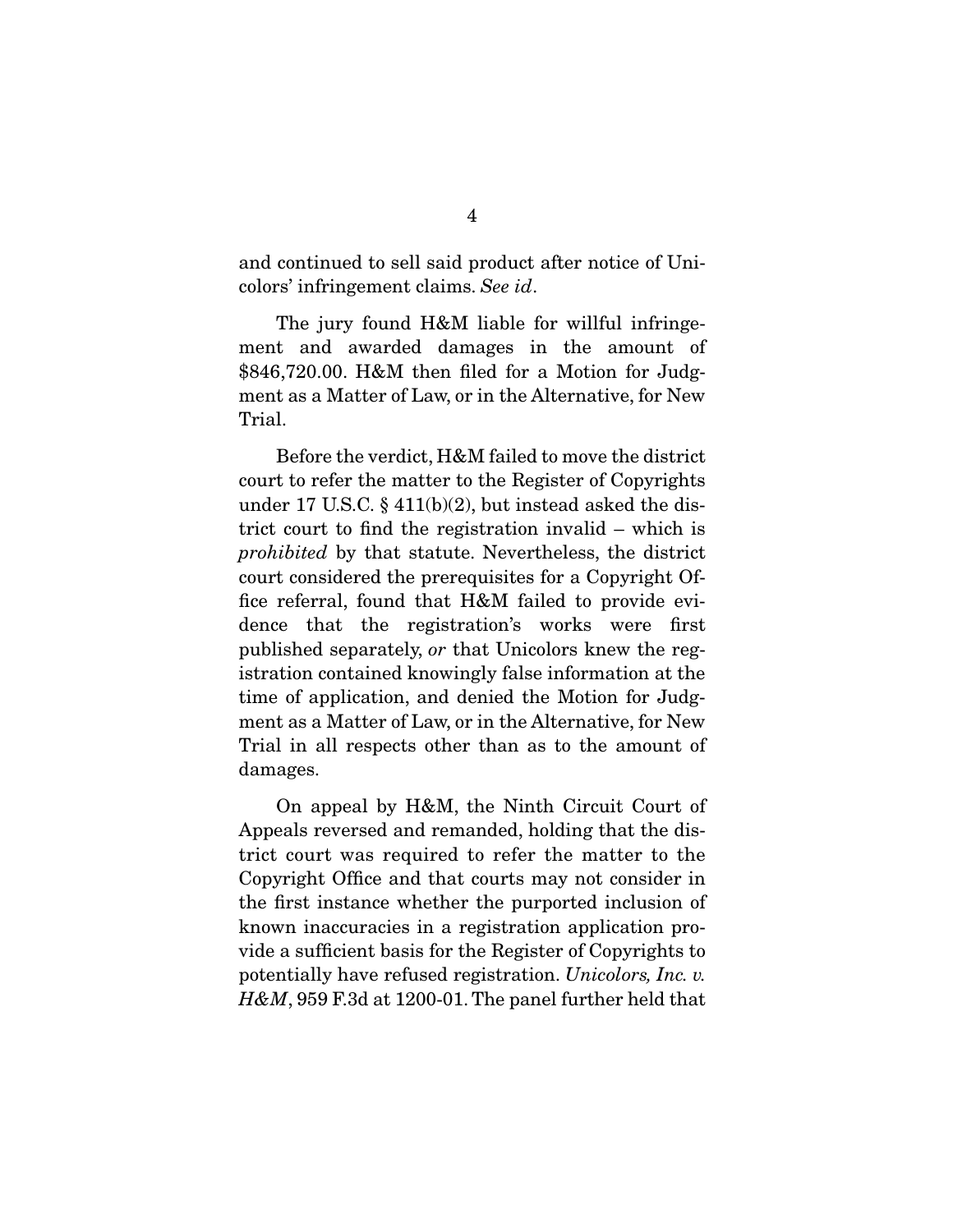the district court erred in imposing an intent-to-defraud or "knowing falsehood" requirement for registration invalidation per the PRO-IP Act and in finding that the registration for the Subject Design did not contain knowing inaccuracies. *Id*. at 1198-99.

 Without citation to evidence, imposing the incorrect set of Copyright Office guidance, and despite H&M's failure to file a referral motion, the Ninth Circuit found that Unicolors' registration should have been referred to the Copyright Office because it included a knowing inaccuracy; *viz*., that the 31 textile designs covered by Unicolors' registration were not first published "in a single, bundled collection." *Id*. But, no Circuit, including the Ninth, had ever before acknowledged a "bundling" requirement, and there was no evidence that the group of works was not first offered for sale concurrently on the listed publication date, and therefore properly published together.

 Unicolors' registration indicated that the 31 designs in the group were first published on January 15, 2011, the date on which the group was placed in Unicolors' showroom for customer viewing. *A month after* this date of publication, on February 14, 2011, when Unicolors applied to register the group of designs, nine of those designs were *at that point in time* designated as "confined," i.e., given exclusively to a single customer for a limited period of time. Crucially, there is no evidence in the record that *any* of the designs were "confined," or otherwise not published with the rest of the group, on January 15, 2011.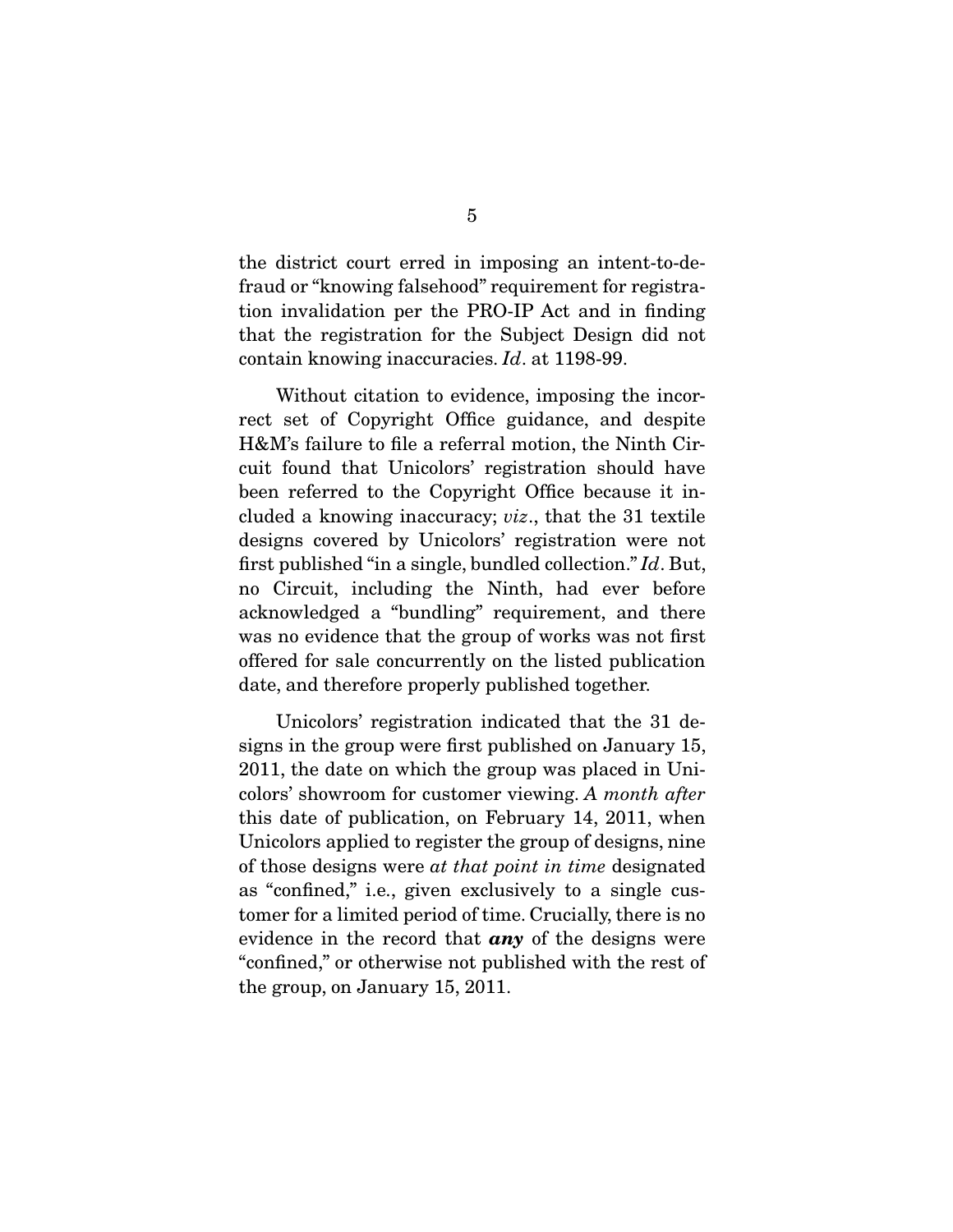Despite a lack of *any* evidence as to *when* or *how* those nine designs became confined, the panel concluded that "[t]he confined designs . . . were not placed in the showroom for sale at the same time." *Id.* This was error, as there was no evidence in the record to rebut the presumption that the CEH designs had *first* been offered for sale with the other EH designs *before*  they were confined, in conformity with Unicolors' general business practice.<sup>3</sup>

\* \* \*

 The Ninth Circuit panel's ruling was erroneous. The panel's ruling concerning the timeline of putative publication of the works in the Subject Design's registration was flawed because there was no evidence supporting the panel's conclusion that the designs were separately published before certain designs were categorized as confined in Unicolors' registration certificate. There was thus insufficient evidence to deduce any sort of error that would require referral to the Copyright Office under 17 U.S.C. § 411(b).

 The panel's ruling concerning applicability of 17 U.S.C. § 411(b) was also flawed because, *inter alia*, many courts, legislative and administrative authorities, and the leading copyright treatise have uniformly

<sup>3</sup> Unicolors' registration covered 22 designs identified with titles including the prefix "EH," such as EH101 (the design at issue), and nine identified with names starting with the prefix "CEH," indicating that they may have been made exclusive to a certain customer for a short period a time.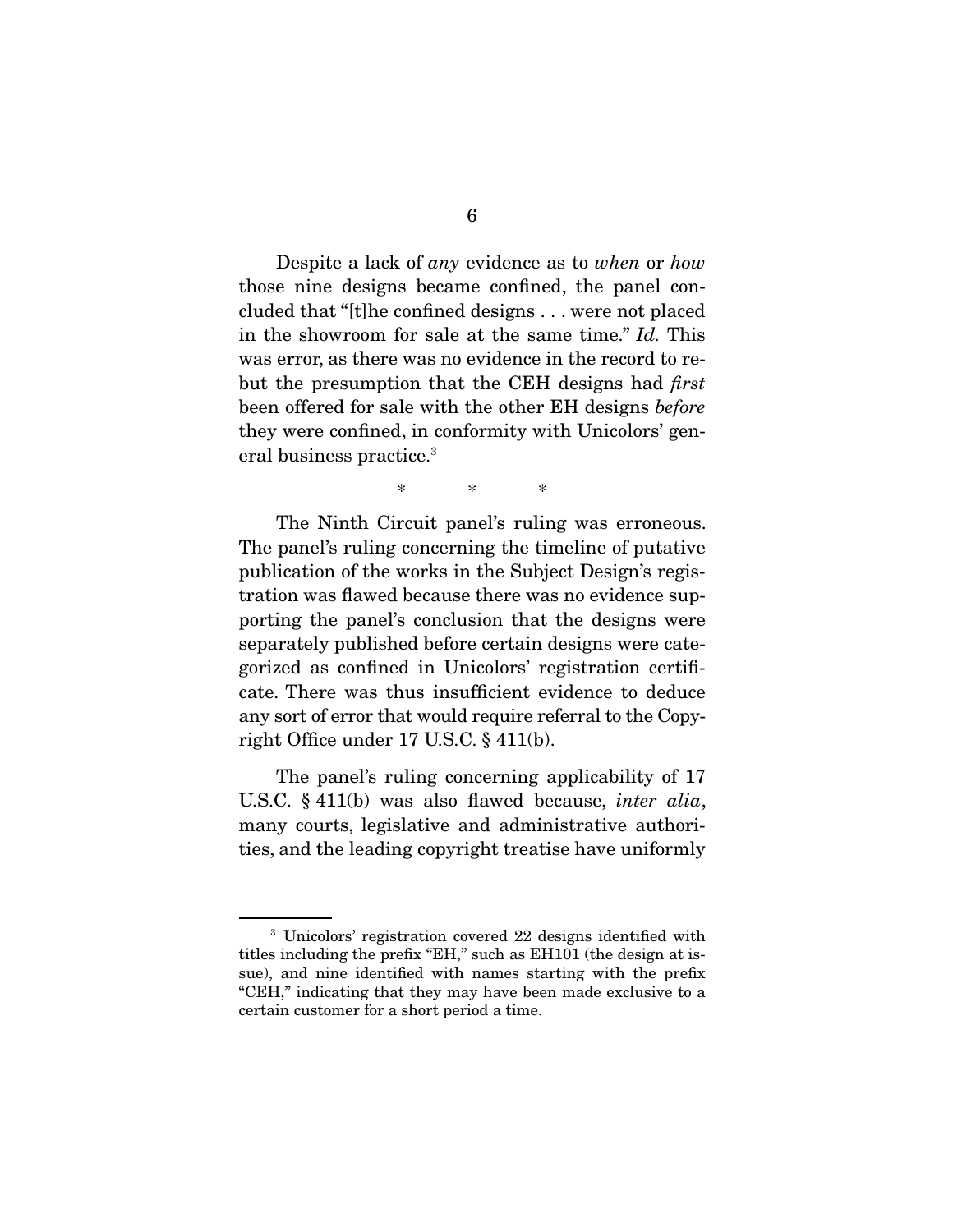interpreted the Prioritizing Resources and Organization for Intellectual Property Act of 2008, PL 110–403, October 13, 2008, 122 Stat. 4256 ("PRO-IP Act") to codify the doctrine of fraud on the Copyright Office and thus to allow invalidation under section 411(b) only when the registrant is shown to have acted in bad faith or intended to defraud the Copyright Office.

 The PRO-IP Act was enacted to stop courts from invalidating copyright registrations based on immaterial registration errors. But, the panel here did the opposite, ruling that the PRO-IP Act did not require the long-applied fraud or bad faith standard and consequently made it *easier* for courts to invalidate copyright owner's registrations.

 This Court has yet to review section 411(b) of the PRO-IP Act and the lack of uniformity in its interpretation requires review. As it stands today, copyrighted works have different values in different circuits given the varying scrutiny that each gives to registrations for those copyrighted works. Indeed, there is currently a circuit split between at least the Eleventh and Ninth Circuits on whether the PRO-IP Act codifies the doctrine of fraud on the Copyright Office that must be reconciled by this Court.

 Unicolors respectfully petitions this Court to issue a *writ of certiorari* to resolve the circuit division and to provide clarity as to the application of the PRO-IP Act.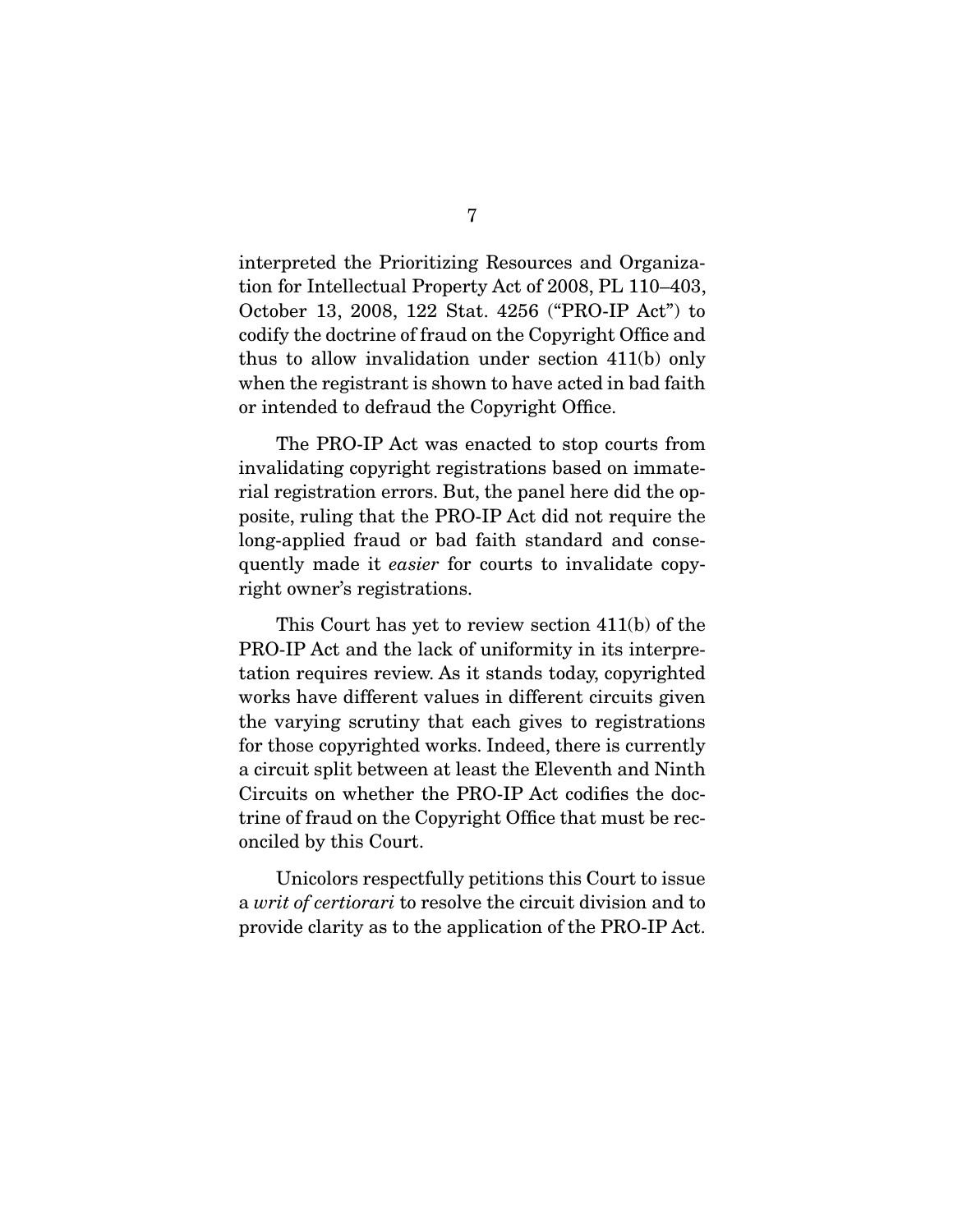### **XI. REASONS FOR GRANTING THE PETITION**

## **1. The Ninth Circuit's misinterpretation of 17 U.S.C. § 411(b) contravenes legislative and administrative guidance and has widened a circuit division.**

 The panel reversed and remanded for referral to the Copyright Office on the basis of perceived knowing misstatements in the Subject Design's registration application. *Unicolors, Inc. v. H&M*, 959 F.3d at 1198- 1200. Notably, however, the panel did not find that there was evidence of any fraud on the Copyright Office, holding instead that Unicolors' registration should have been referred to the Copyright Office because it included a knowing inaccuracy; *viz*., that the 31 textile designs covered by Unicolors' registration were not first published "in a single, bundled collection." *Id*. at 1200. But, there was no evidence that Unicolors "knew" that it was making an error when registering its group of designs, as required by the PRO-IP Act.

 The Ninth Circuit, though, misinterpreted 17 U.S.C. § 411(b)(1) of the PRO-IP Act, which amended the Copyright Act to establish that a "certificate of registration satisfies the [registration requirement of  $§ 411(a)$ , regardless of whether the certificate contains any inaccurate information," unless: (1) "the inaccurate information was included on the application for copyright registration with knowledge that it was inaccurate," and (2) "the inaccuracy of the information, if known, would have caused the Register of Copyrights to refuse registration." 17 U.S.C.  $\S$  411(b)(1)(A)-(B).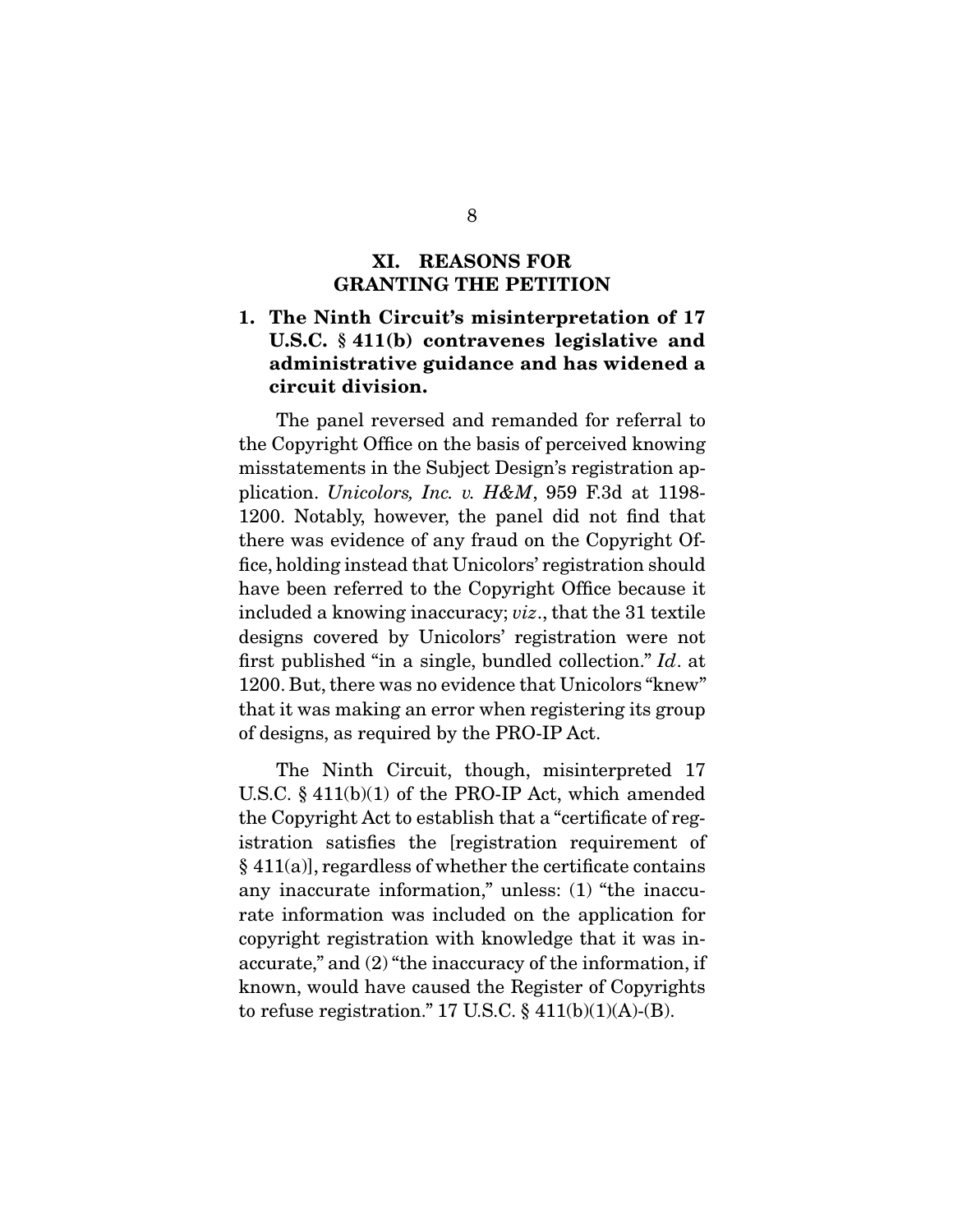Courts across the nation – including the Ninth  $Circuit$  until very recently<sup>4</sup>  $-$  have rightly interpreted this language to require proof of fraud or bad faith. The decision has thus caused a critical circuit split, as set forth below. And this departure from the "fraud on the Copyright Office" standard also runs counter to the established legislative and administrative guidance accompanying the drafting and promulgation of the PRO-IP Act.

 As a result of the Ninth Circuit's departure from this fraud standard, a bright-line rule of whether or not  $§$  411(b)(1) codifies the doctrine of fraud on the Copyright Office is necessary to clarify application standards to

<sup>4</sup> In *Gold Value Int'l Textile, Inc. v. Sanctuary Clothing, LLC*, 925 F.3d 1140, 1142 (9th Cir. 2019), *cert. denied*, 140 S. Ct. 1294, 206 L. Ed. 2d 375 (2020) (referred to herein as "*Sanctuary*"), the Ninth Circuit effectively overturned its prior binding precedent without *en banc* review: since the passage of the PRO-IP Act, no fewer than *four* Ninth Circuit panels reaffirmed that fraud or badfaith is required to invalidate a registration. *See Jules Jordan Video, Inc. v. 144942 Canada Inc*., 617 F.3d 1146, 1156 (9th Cir. 2010) (finding that mistake of listing incorrect author did not rise to level of fraud, and thus did not constitute a basis to invalidate the copyright); *United Fabrics Int'l, Inc. v. C&J Wear, Inc.*, 630 F.3d 1255, 1259 (9th Cir. 2011) ("[b]ecause [defendant] has not shown fraud on the Copyright Office, its argument [for invalidation] fails."); *L.A. Printex Indus., Inc. v. Aeropostale, Inc*., 676 F.3d 841, 853 (9th Cir. 2012), *as amended on denial of reh'g and reh'g en banc* (June 13, 2012) (holding invalidation under § 411(b) requires showing that "claimant intended to defraud the Copyright Office by making the misstatement.") (citations omitted); and *Unicolors, Inc. v. Urban Outfitters, Inc*., 853 F.3d 980, 991 (9th Cir. 2017) ("[g]ood faith mistakes in copyright applications do not preclude an infringement action.").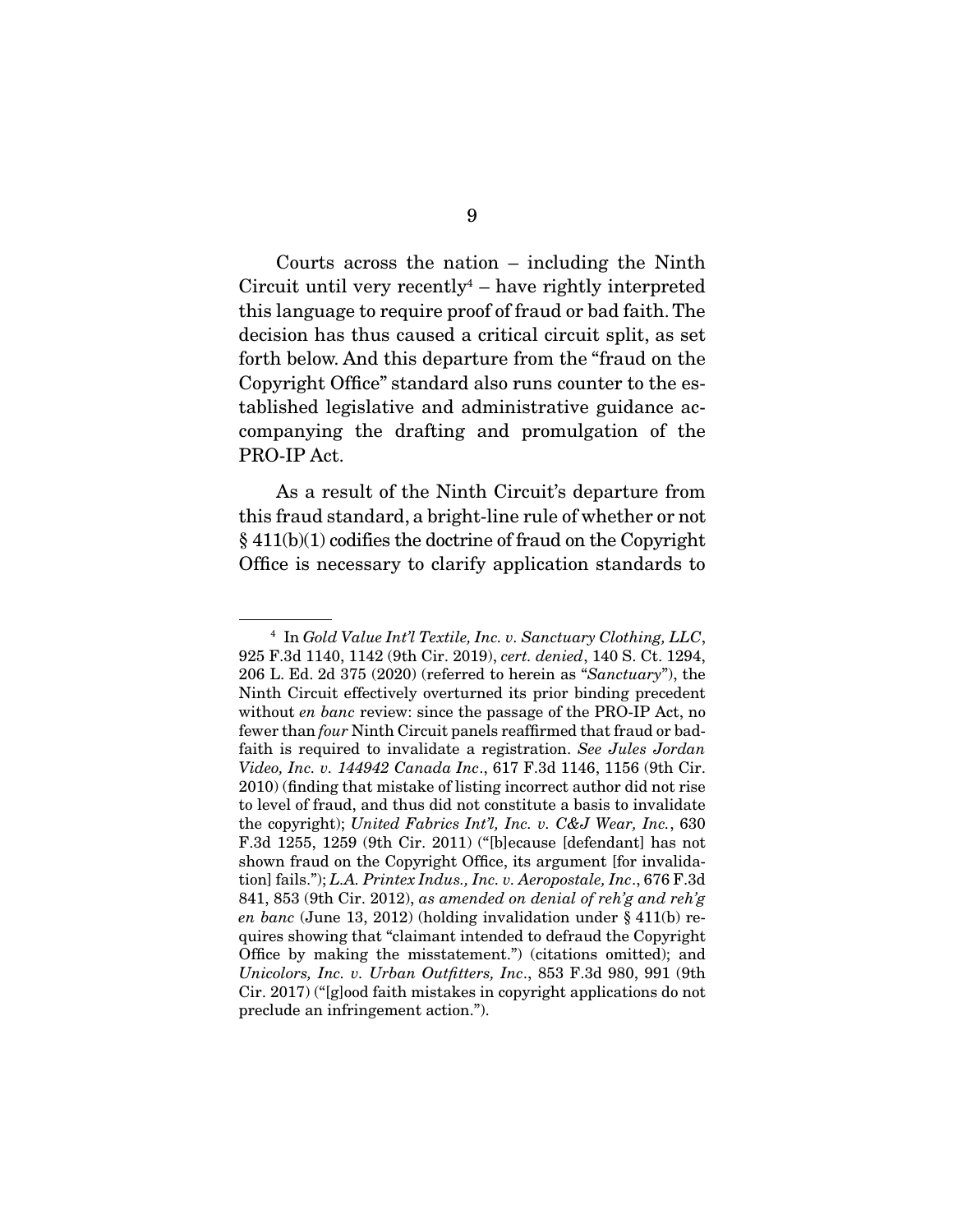copyright claimants and to mend the crucial circuitsplit interpreting section 411(b).

## **A. The relevant administrative and legislative bodies, as well as the leading copyright treatise, correctly interpret the PRO-IP Act as codifying the doctrine of fraud on the Copyright Office.**

 The PRO-IP Act was enacted by Congress to address the growing problem of courts applying different rules to determine when putative errors in registrations could invalidate those registrations. "The legislative history for the PRO IP Act explains that the amendment aims to close the loophole whereby 'intellectual property thieves' argue 'that a mistake in the registration documents, such as checking the wrong box on the registration form, renders a registration invalid and thus forecloses the availability of statutory damages.'" *Kaseberg v. Conaco, LLC*, 360 F. Supp. 3d 1026, 1034 (S.D. Cal. 2018), quoting 2 MELVILLE NIM-MER AND DAVID NIMMER, NIMMER ON COPY-RIGHT § 7.20 (2018).

 The Copyright Office itself further stated that passage of the PRO IP Act "strengthens the intellectual property laws of the United States" and specifically, "it amends section 411 of the copyright law to **codify the doctrine of fraud on the Copyright Office** in the registration process." U.S. Copyright Office, *Annual Report of the Register of Copyrights, Fiscal Year Ending*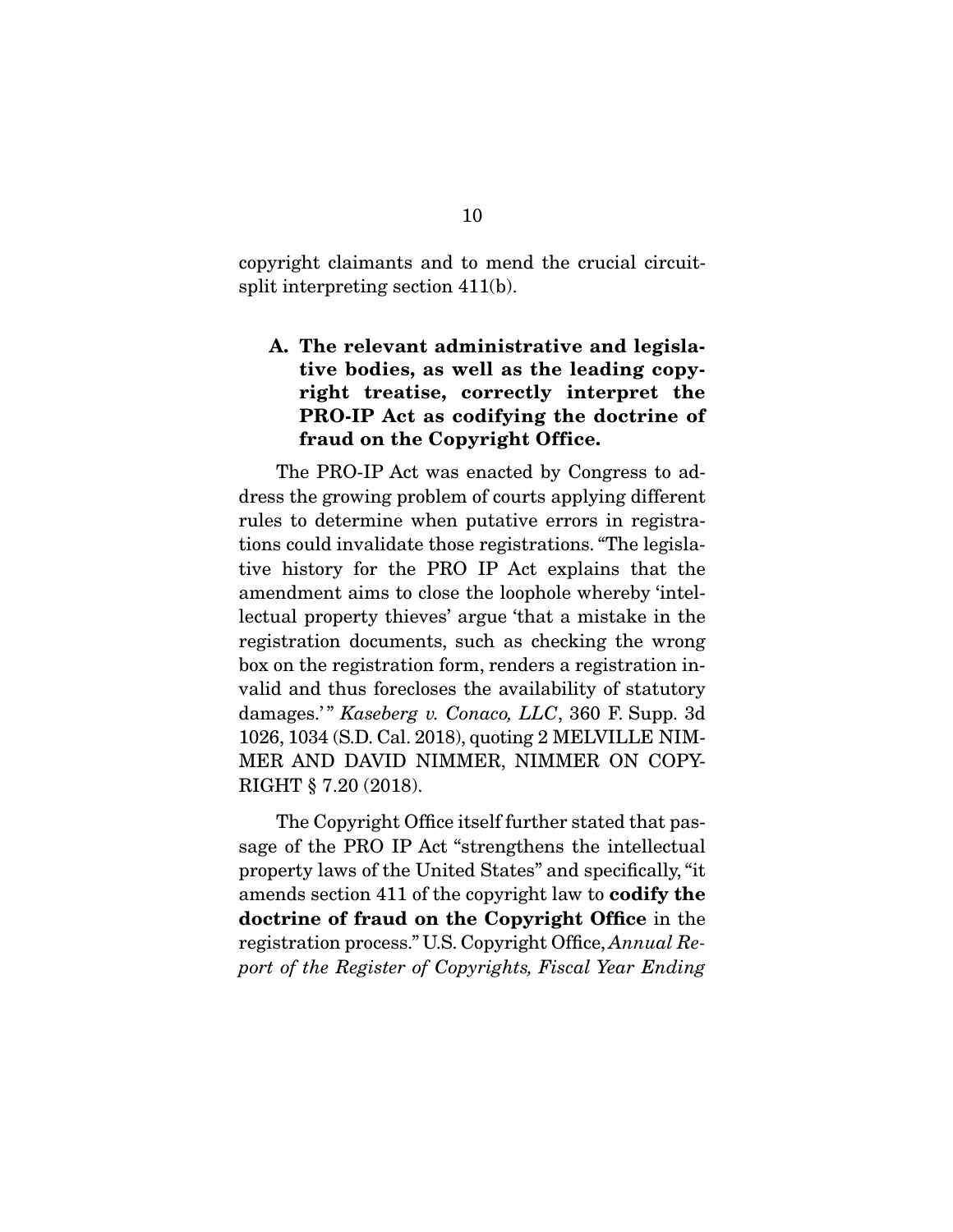September 30, 2008 12–13 (2008) (emphasis added).<sup>5</sup> A second report from the Copyright Office further clarified that subsection (b) was added to section 411 "to create a new procedure for infringement actions [ . . . ] on issues that may **involve fraud on the Copyright Office**." U.S. Copyright Office, Annual Report of the Register of Copyrights, at 9 (2009) (emphasis added).

 The legislative history of the PRO-IP Act and the Copyright Office construction of that statute compel the conclusion that it be read to codify the fraud requirement. "The longstanding administrative construction of [a] statute should 'not be disturbed except for cogent reasons.'" Alaska Stock, LLC v. Houghton *Mifflin Harcourt Pub. Co*., 747 F.3d 673, 686 (9th Cir. 2014). The relevant administrative and legislative constructions concerning  $\S$  411(b) reflect that the PRO-IP amendments codify the doctrine of fraud on the Copyright Office, and Unicolors respectfully submits that the panel's opinion to the contrary is thus erroneous.

 As Professor Nimmer teaches in his leading treatise, *Nimmer on Copyright*, "[t]he legislative history for the PRO IP Act explains that the amendment aims to close the loophole<sup>6</sup> whereby 'intellectual property

<sup>5</sup> Available at: https://www.copyright.gov/reports/annual/2008/ ar2008.pdf.

<sup>6</sup> *See* H.R. Rep. 110-617, at 24 (2008) ("[t]o prevent intellectual property thieves from exploiting this potential loophole, the Act makes clear that a registration containing inaccuracies will satisfy the registration requirements of the Copyright Act unless the mistake was knowingly made and the inaccuracy, if known, would have caused the Register of Copyrights to refuse registration.").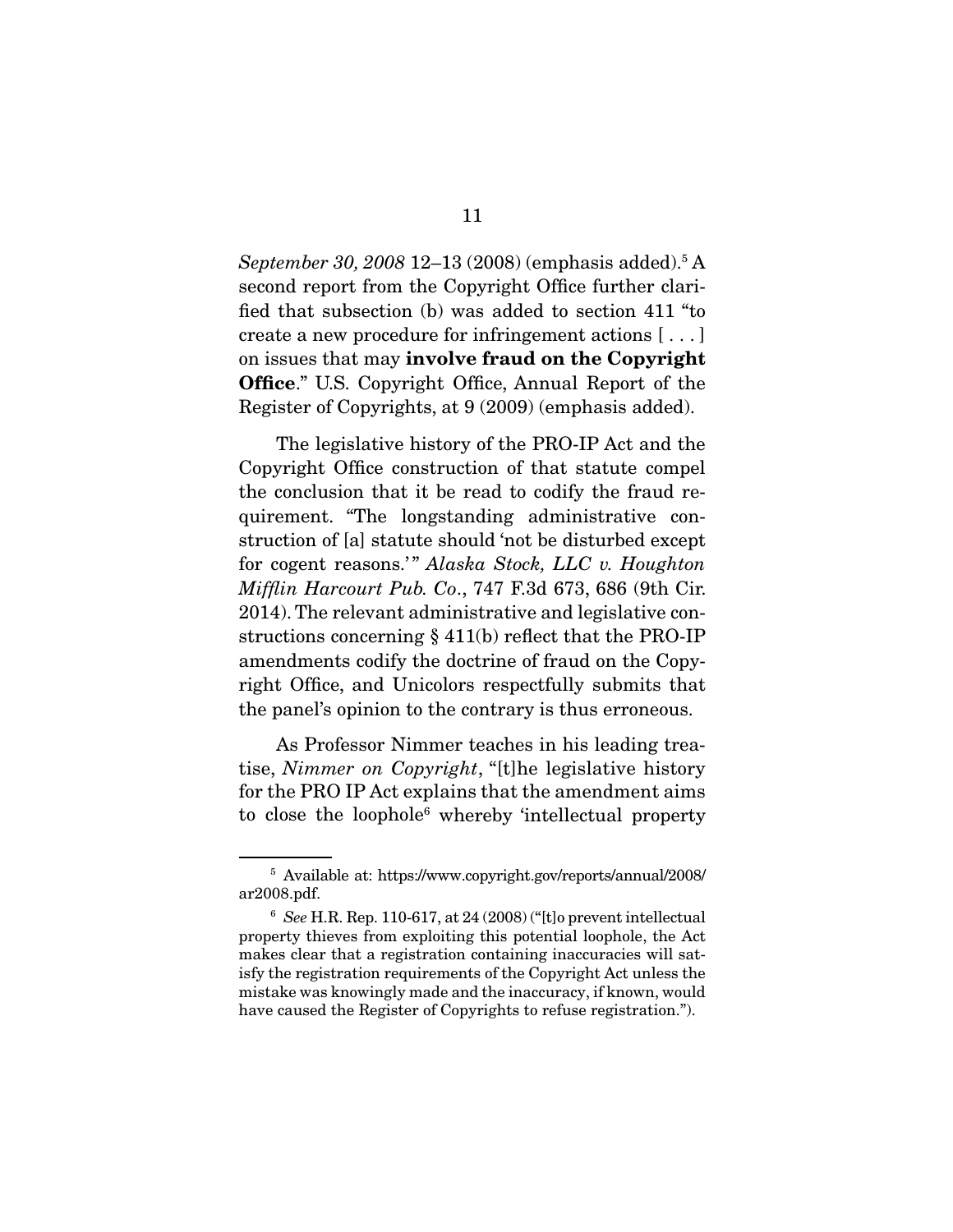thieves' argue 'that a mistake in the registration documents, such as checking the wrong box on the registration form, renders a registration invalid and thus forecloses the availability of statutory damages.'" *Kaseberg v. Conaco, LLC*, 360 F. Supp. 3d 1026, 1034 (S.D. Cal. 2018), quoting 2 MELVILLE NIMMER AND DAVID NIMMER, NIMMER ON COPYRIGHT § 7.20 (2018). And in applying the Act, "the function of the courts in evaluating the propriety of the issuance of a certificate is **limited to questions of fraud on the Copyright Office**." 3-12 MELVILLE NIMMER AND DAVID NIMMER, NIMMER ON COPYRIGHT § 12.11[A][2] (internal citations omitted) (emphasis added).7 Thus, the PRO-IP Act represents the application of the court-made standards previously used to address allegations of putative mistakes in registrations directly into the Copyright Act:

When it enacted the Prioritizing Resources and Organization for Intellectual Property Act of 2008, Congress for the first time took the court-made standards underlying the previous discussion and articulated the applicable standards directly in the Copyright Act.

2 MELVILLE NIMMER AND DAVID NIMMER, NIM-MER ON COPYRIGHT § 7.20[B][2] (Rev. ed. 2019) (footnotes omitted).

<sup>7</sup> "Generally speaking, 'a misstatement or clerical error in the registration application, **if unaccompanied by fraud**, should neither invalidate the copyright nor render the registration certificate incapable of supporting an infringement action.' 2 MELVILLE NIMMER AND DAVID NIMMER, NIMMER ON COPYRIGHT § 7.20[B][1] (emphasis added).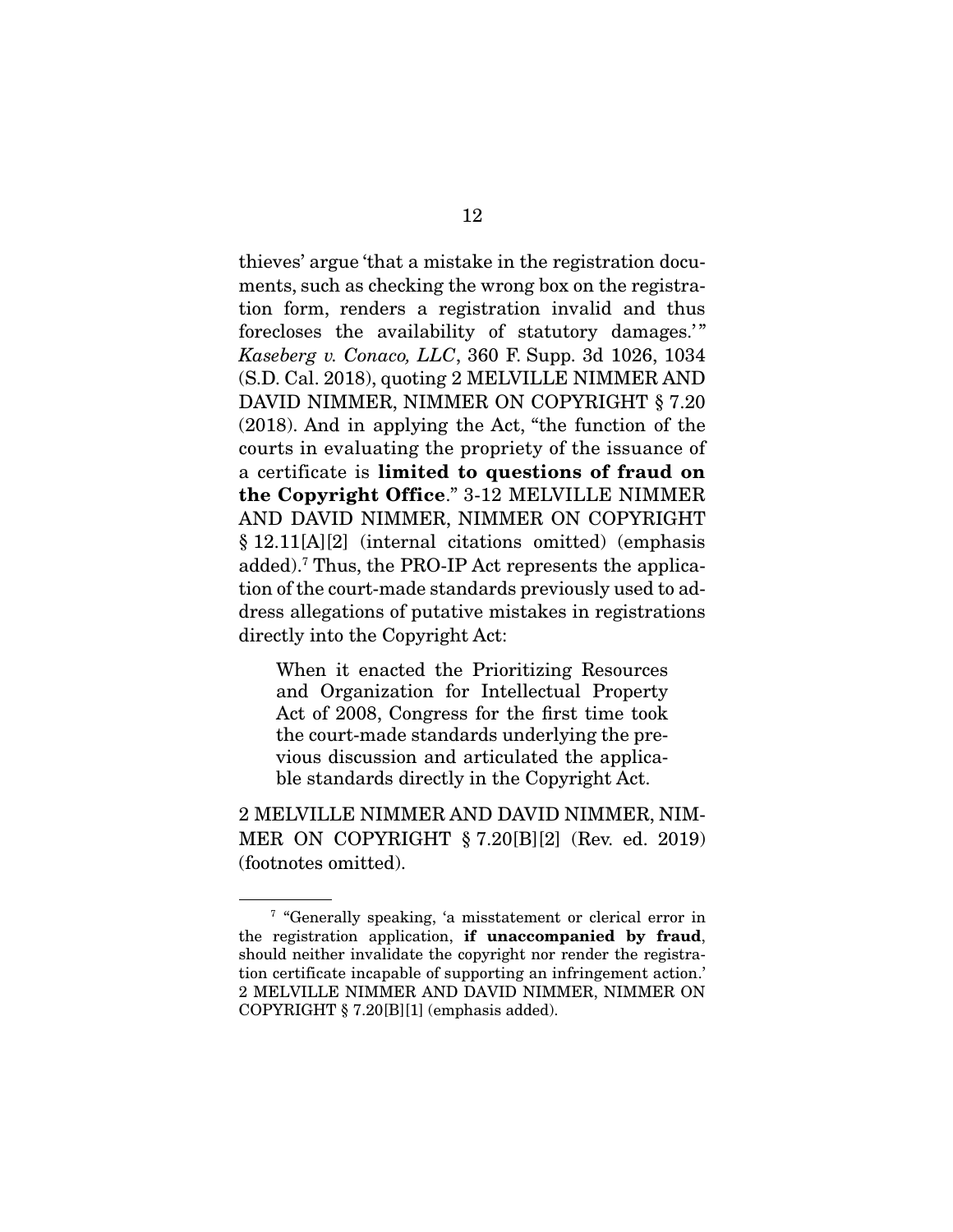Congress' application of prior court-made standards reflects that the PRO-IP Act was intended to codify the doctrine of fraud on the Copyright Office. These court-made standards from before enactment of the PRO-IP Act nearly uniformly stood for the proposition that one cannot seek to invalidate a registration absent a showing of fraud. *See*, *e.g.*, *Advisers, Inc. v. Wiesen-Hart, Inc.*, 238 F.2d 706, 708 (6th Cir. 1956) ("an innocent misstatement [ . . . ] unaccompanied by fraud [...], does not invalidate the copyright, nor is it thereby rendered incapable of supporting an infringement action."); *Whimsicality, Inc. v. Rubie's Costume Co*., 891 F.2d 452, 455 (2d Cir. 1989) (finding invalidation proper only if applicant's conduct "constituted fraud on the Copyright Office."); *Urantia Found. v. Maaherra*, 114 F.3d 955, 963 (9th Cir. 1997) ("inadvertent mistakes on registration certificates do not invalidate a copyright and thus do not bar infringement actions, unless the alleged infringer has relied to its detriment on the mistake, or the claimant intended to defraud the Copyright Office by making the misstatement."); *S.O.S., Inc. v. Payday, Inc*., 886 F.2d 1081, 1086 (9th Cir. 1989) (same); *Harris v. Emus Records Corp.*, 734 F.2d 1329, 1335 (9th Cir. 1984) (same); *One Treasure Ltd., Inc. v. Richardson*, 202 F. App'x 658, 661 (5th Cir. 2006) (holding misstatements do not invalidate a registration without fraudulent intent); and *Advisers, Inc. v. Wiesen-Hart, Inc*., 238 F.2d 706, 708 (6th Cir. 1956) ("innocent misstatement . . . in the affidavit and certificate of registration, unaccompanied by fraud" does not invalidate copyright).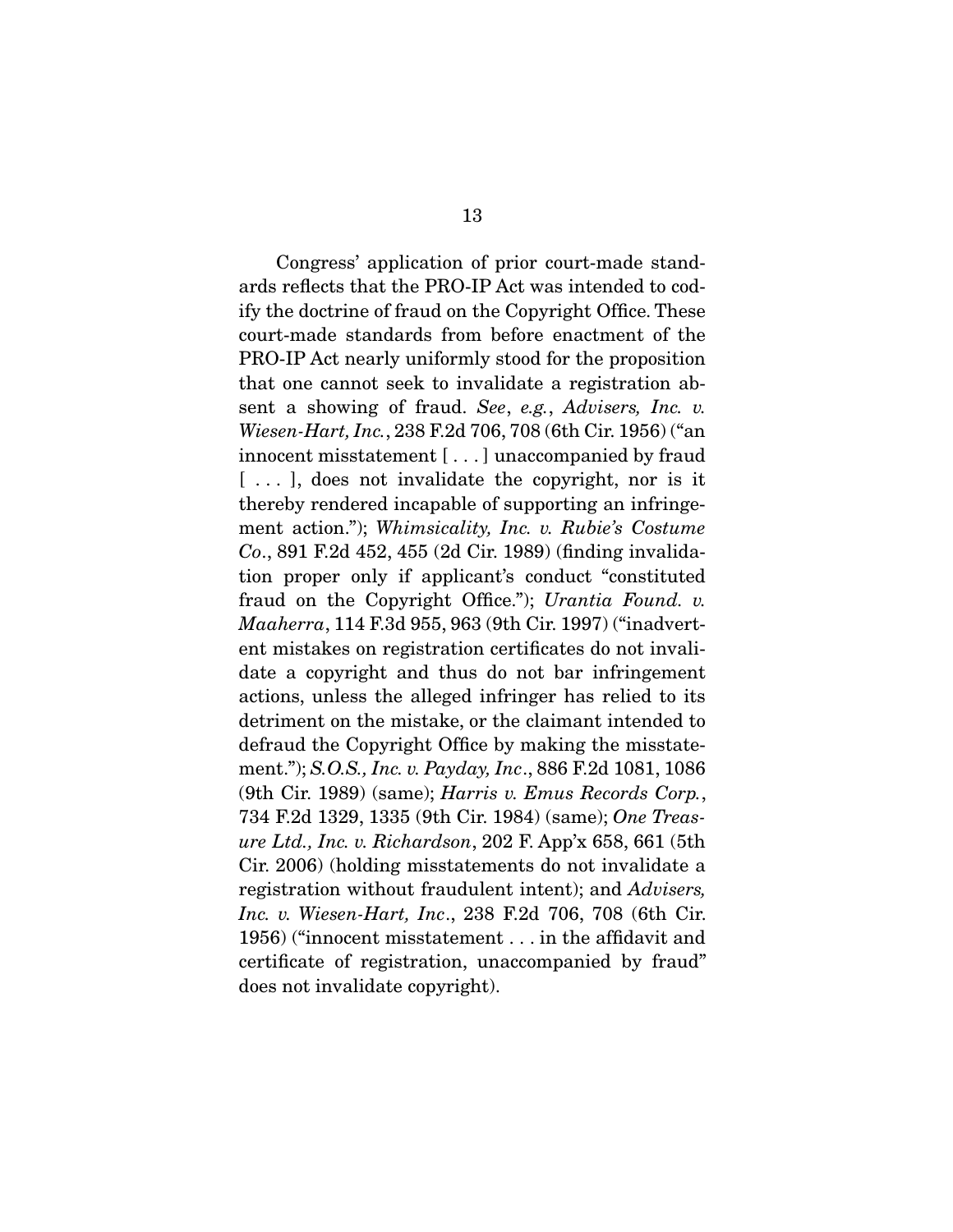Because the administrative and legislative history, as well as the leading copyright treatise, all reflect that the PRO-IP Act codifies the doctrine of fraud on the Copyright Office, the Ninth Circuit's departure from the fraud requirement necessitates reversal by the Court. This Petition should be granted.

### **B. The Ninth Circuit's misinterpretation of section 411(b) widened a dire circuit division that must be addressed.**

 In dispensing with its previously established fraud standard in *Sanctuary* and applying the same rationale in this case, the Ninth Circuit has exacerbated a conflict with the Eleventh Circuit and others as to the correct application of 17 U.S.C.  $\S$  411(b)(1). Given that this Petition concerns the interpretation of the Copyright Act, a federal statute, the Petition is especially ripe to be granted. *See Silvers v. Sony Pictures Entm't, Inc*., 402 F.3d 881, 890 (9th Cir. 2005) ("the creation of a circuit split would be particularly troublesome in the realm of copyright.").

 The Eleventh Circuit held in *Roberts v. Gordy* that  $§$  411(b)(1) requires a showing of "intentional or purposeful concealment of relevant information" to render a registration invalid. 877 F.3d 1024, 1029 (11th Cir. 2017) (citation omitted). The Eleventh Circuit in *Gordy*  noted that the promulgation of the PRO-IP Act "amends section 411 of the Copyright Act to **codify the doctrine of fraud on the Copyright Office** in the registration process." *Gordy*, 877 F.3d at 1029, *fn.*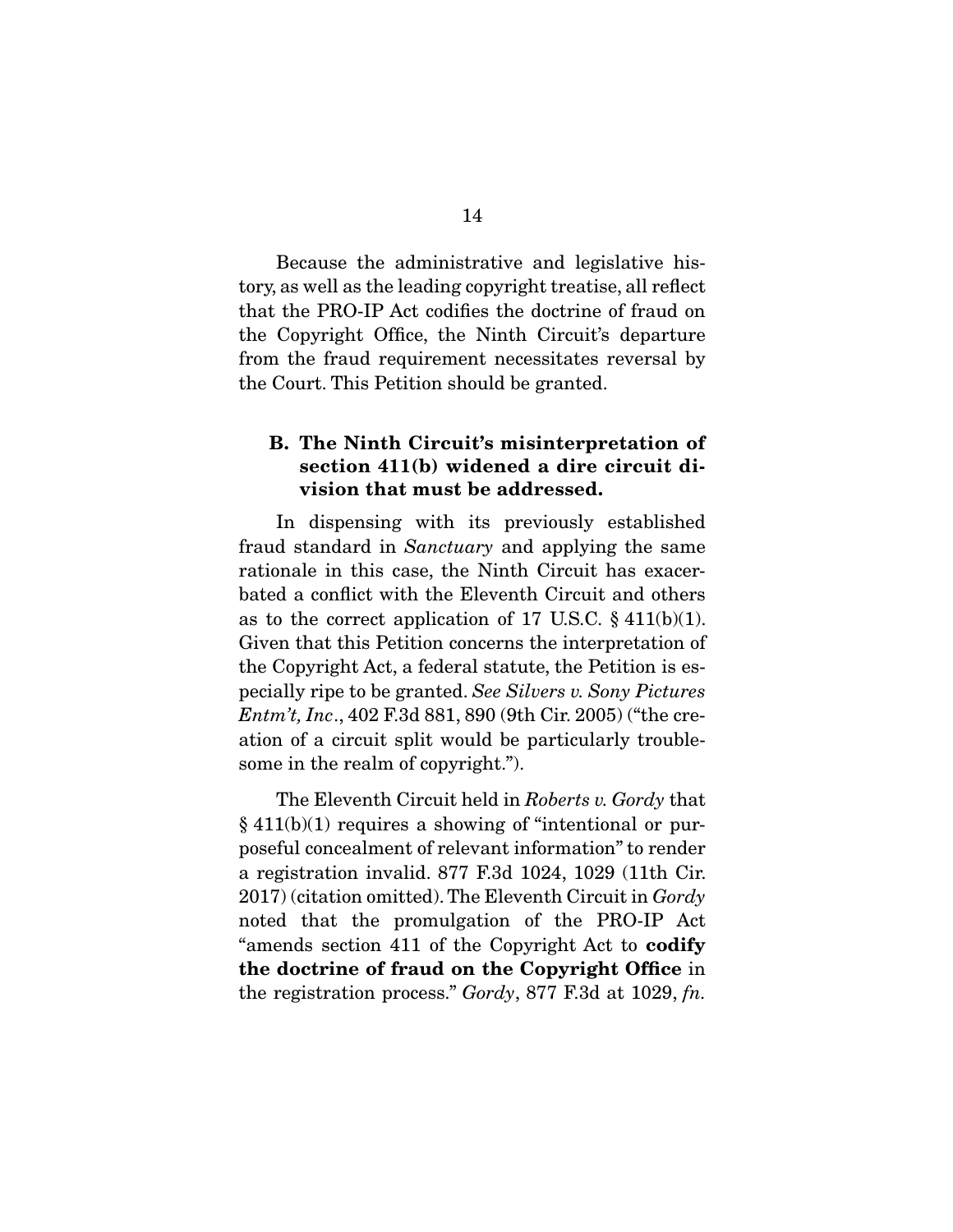*5* (emphasis added, citation omitted).8 The *Gordy* court further found that "the scienter necessary for invalidating a registration is also clear and well settled.]" concluding that the "failure of the first registration to correctly assert a published work on the basis of promotional phonorecords provided to disc jockeys – as opposed to an unpublished work that was still awaiting album publication – lacks any sort of deceptive intent, especially since there is nothing to indicate that the registration would not have been approved as a published work." *Id.* at 1030. The Eleventh Circuit thus reached the opposite conclusion as the *H&M* panel. *Unicolors, Inc. v. H&M*, 959 F.3d at 1198.

The panel here has deepened this Circuit split<sup>9</sup> by holding that  $\S 411(b)(1)$  does not codify the doctrine of

<sup>8</sup> While the *Gordy* court relied on its prior precedent in reaching this decision, it expressly stated that such prior precedent "directly cites to the post-2008 amendment statutory language and reaffirmed [ . . . ] that the **intentional or purposeful concealment of relevant information is required to invalidate a copyright registration**." *Gordy*, 877 F.3d at 1029 (11th Cir. 2017) (emphasis added, quotations omitted).

<sup>9</sup> The Third Circuit also requires an "intentional omission" of a material fact to invalidate, noting that "mere inadvertence," is "insufficient." *Mon Cheri Bridals, Inc. v. Wen Wu*, 383 F. App'x 228, 232 (3d Cir. 2010) (citations omitted). Additionally, the Seventh Circuit has indicated, though not explicitly held, that § 411(b)(1) requires a showing of fraud as well. *See DeliverMed Holdings, LLC v. Schaltenbrand*, 734 F.3d 616, 625, *fn.3* (7th Cir. 2013) (analyzing applicability of  $\S 411(b)(1)$  as "the fraud on the Copyright Office inquiry" and weighing facts to determine if there was a knowing misrepresentation sufficient to seek to invalidate).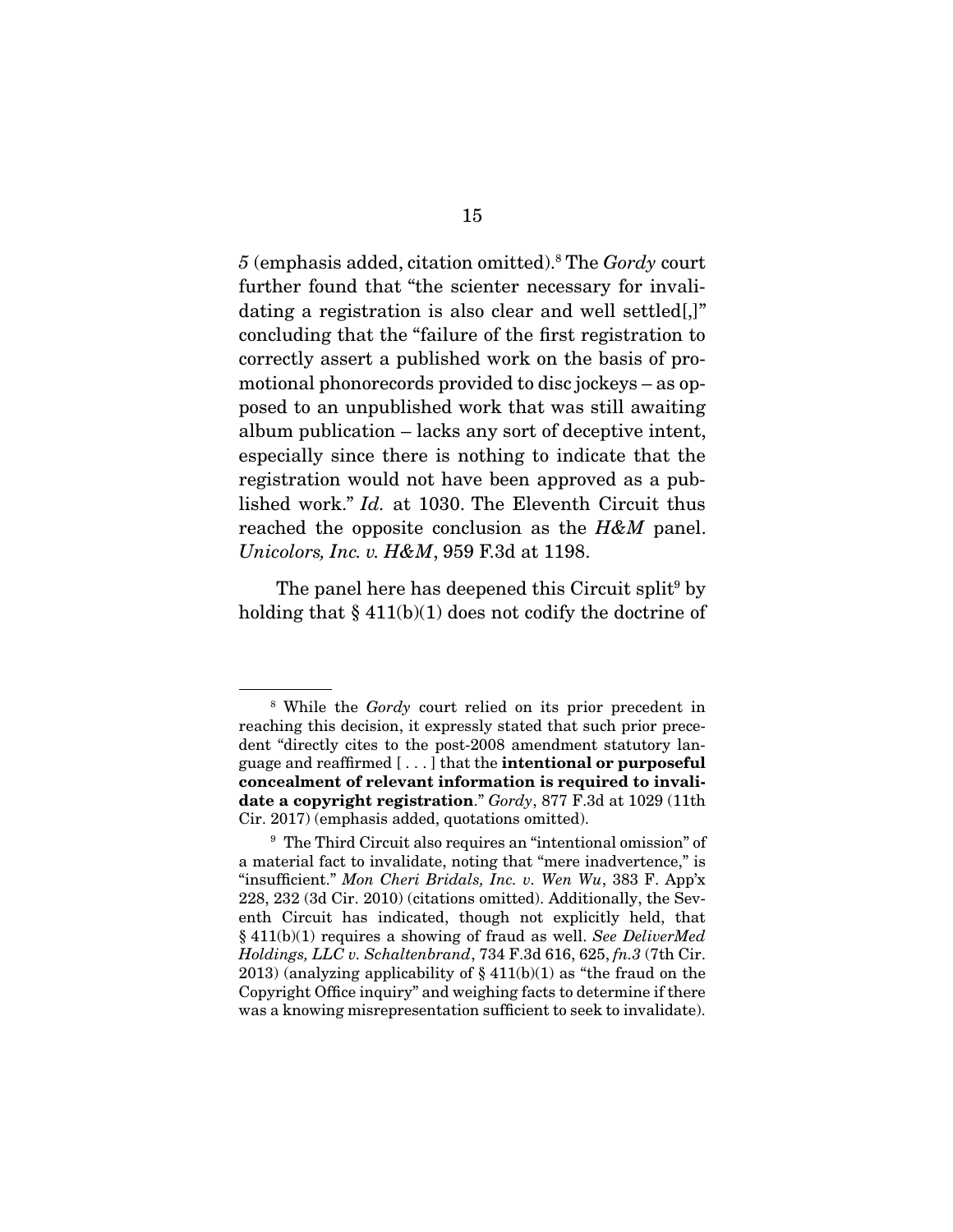fraud on the Copyright Office, $10$  but rather that scienter or fraud on the Copyright Office is not required for invalidating a copyright registration on the basis of misstatements in the registration certificate. *Unicolors, Inc. v. H&M*, 959 F.3d at 1198. Recently, relying on the new Ninth Circuit rule from *Sanctuary* and applied by the panel here, the Federal Circuit created a further split in *Bruhn NewTech, Inc. v. United States*, No. 16- 783C, 2019 WL 4656218, at \*41 (Fed. Cl. Aug. 23, 2019) (agreeing with Ninth Circuit standard and noting that the Ninth Circuit "concluded that a showing of fraud or intentional concealment is not required under the current version of 17 U.S.C.  $\S$  411(b).").

 The Court's guidance is necessary to conclusively establish if the PRO-IP Act codifies the doctrine of fraud on the Copyright Office. The Court should grant this petition because the Ninth Circuit's misinterpretation of 17 U.S.C. § 411(b) contravenes legislative and administrative guidance, runs counter to historical court-established standards, and has widened a vast circuit division concerning requiring a showing of fraud in order to seek invalidation per the PRO-IP Act.

\* \* \*

<sup>&</sup>lt;sup>10</sup> The Panel stated: "[t]o be sure, several opinions from this Court have implied that there is an intent-to-defraud requirement for registration invalidation [ . . . ] [b]ut we recently clarified that there is no such intent-to-defraud requirement." *Unicolors, Inc. v. H&M*, 959 F.3d at 1198 (collecting cases).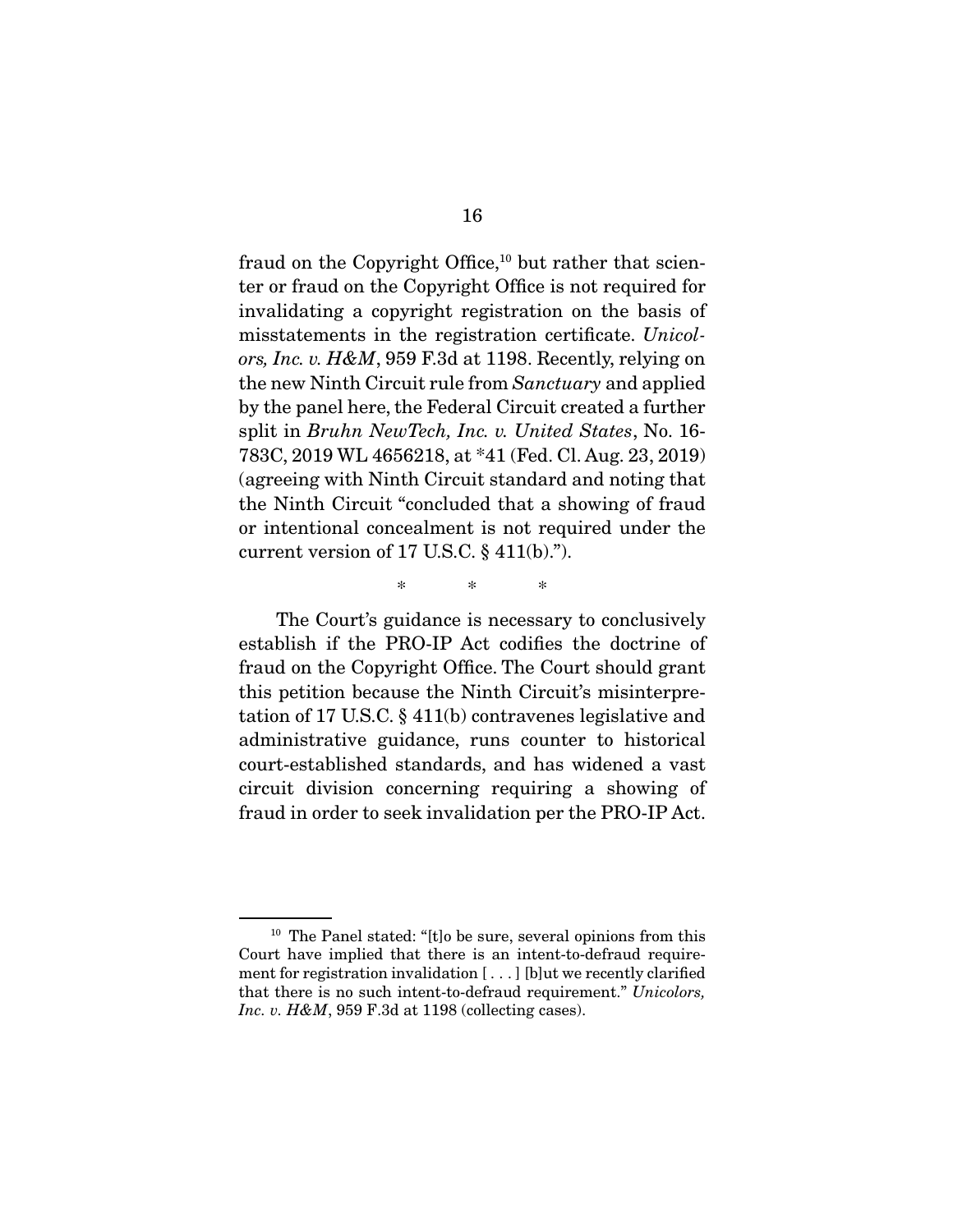### **D. The Ninth Circuit erred in applying the incorrect publication standard.**

 The issue of publication has been hotly contested throughout the history of the Copyright Act and its different iterations. Over time, the Copyright Office has taken different positions with regard to how a work's publication status affects what registration certificate an applicant may seek. The Office has also changed its views as to what conduct even constitutes publication. The Office publishes the Compendium of United States Copyright Office Practices ("Compendium") periodically to provide guidance to applicants and practitioners as to how to navigate Copyright Office procedures.

 The most recent Compendium, its 3rd edition, ("Compendium III") was published in 2017. The immediately preceding 2nd edition of the Compendium ("Compendium II") was published in 1988. Notably, one of the changes between Compendium II and Compendium III was how the Office handled "group publication" for the purposes of copyright registration.

 Compendium II stated the Office's practices for a group registration of published works as a single unit: "Works that are otherwise recognizable as self-contained may be registered on a single application and upon payment of a single fee, if they are first published in a single unit of publication and the copyright claimant of all works in the unit is the same."11 This

<sup>&</sup>lt;sup>11</sup> U.S. COPYRIGHT OFFICE, COMPENDIUM OF U.S. COPYRIGHT OFFICE PRACTICES § 607.01 (2d ed. 1988). The relevant portion of Compendium II may be found on the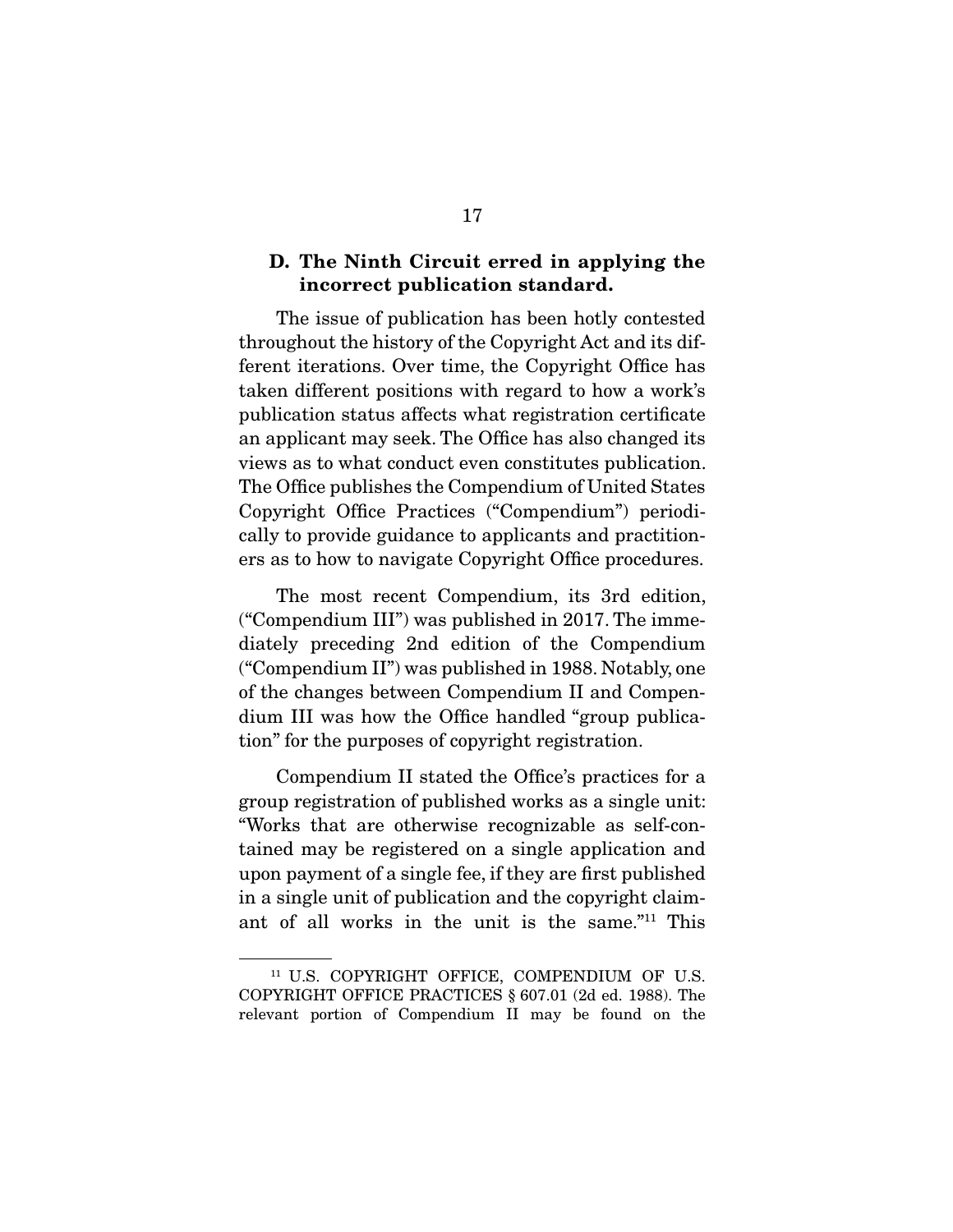standard controlled from 1988 through 2017, when Compendium III was published.

 Compendium III, chapter 1100 was revised to state that a claimant may only register a group of published works on one registration to the extent its constituent works "were physically packaged or bundled together as a single unit by the claimant."12 This new "bundling" requirement effectively narrowed the types of works that were susceptible to group registration on a single application for a single fee, and no analogous requirement existed before 2017.

 The '400 Registration was received before 2017. Yet, the Ninth Circuit incorrectly applied the Compendium III "bundling" standard for determining the applicability of group publication. Any such "bundling" requirement did not exist until the publication of Compendium III – and while such a requirement may guide how copyright applications are presently handled, administrative changes cannot retroactively be applied to pre-existing registrations. To do so would expose thousands of copyright registrations to cancellation or invalidity even when they complied with the rules at the time of their application.

 Here, the Ninth Circuit held that Unicolors' registration was inaccurate because the works were not first published as a "bundled collection." Since works

Copyright Office's official website: https://copyright.gov/history/ comp/compendium-ch600-1998.pdf.

<sup>&</sup>lt;sup>12</sup> U.S. COPYRIGHT OFFICE, COMPENDIUM OF U.S. COPYRIGHT OFFICE PRACTICES § 1104.3 (3d ed. 2017).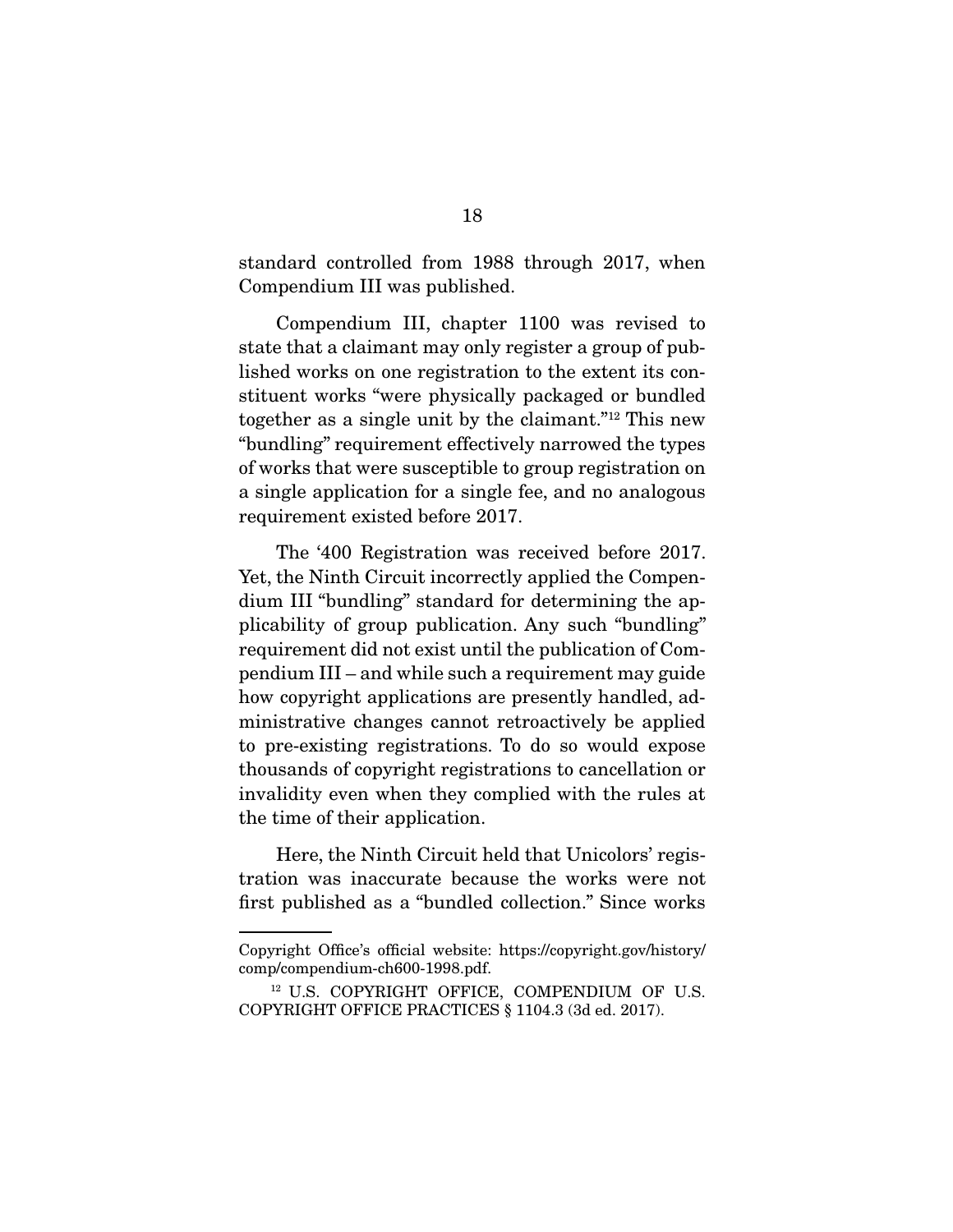are "published" when they are first sold *or offered for sale*, a "single unit of publication" has always included a group of self-contained works that is first offered for sale concurrently, as was the case with Unicolors' group of designs.

 The Ninth Circuit, according with the guidance in Compendium II, has never required that a group of works be offered for sale as part of a "bundled collection," and instead has routinely held only that the works be first "sold, distributed or offered for sale concurrently." *United Fabrics*, 630 F.3d at 1259.

 By positing a new "bundling" requirement to the registration at issue, the Ninth Circuit has erroneously retroactively applied Compendium III's standard, which did not exist at the time of the '400 Registration's application. "[T]he presumption against retroactive legislation is deeply rooted in our jurisprudence, and embodies a legal doctrine centuries older than our Republic. Elementary considerations of fairness dictate that individuals should have an opportunity to know what the law is and to conform their conduct accordingly; settled expectations should not be lightly disrupted." *Landgraf v. USI Film Prod.*, 511 U.S. 244, 265, 114 S. Ct. 1483, 1497, 128 L. Ed. 2d 229 (1994).

 The Ninth Circuit panel indicated that "the collection of works identified in the '400 Registration were not first sold together and at the same time." However, "publication" under the Copyright Act is different from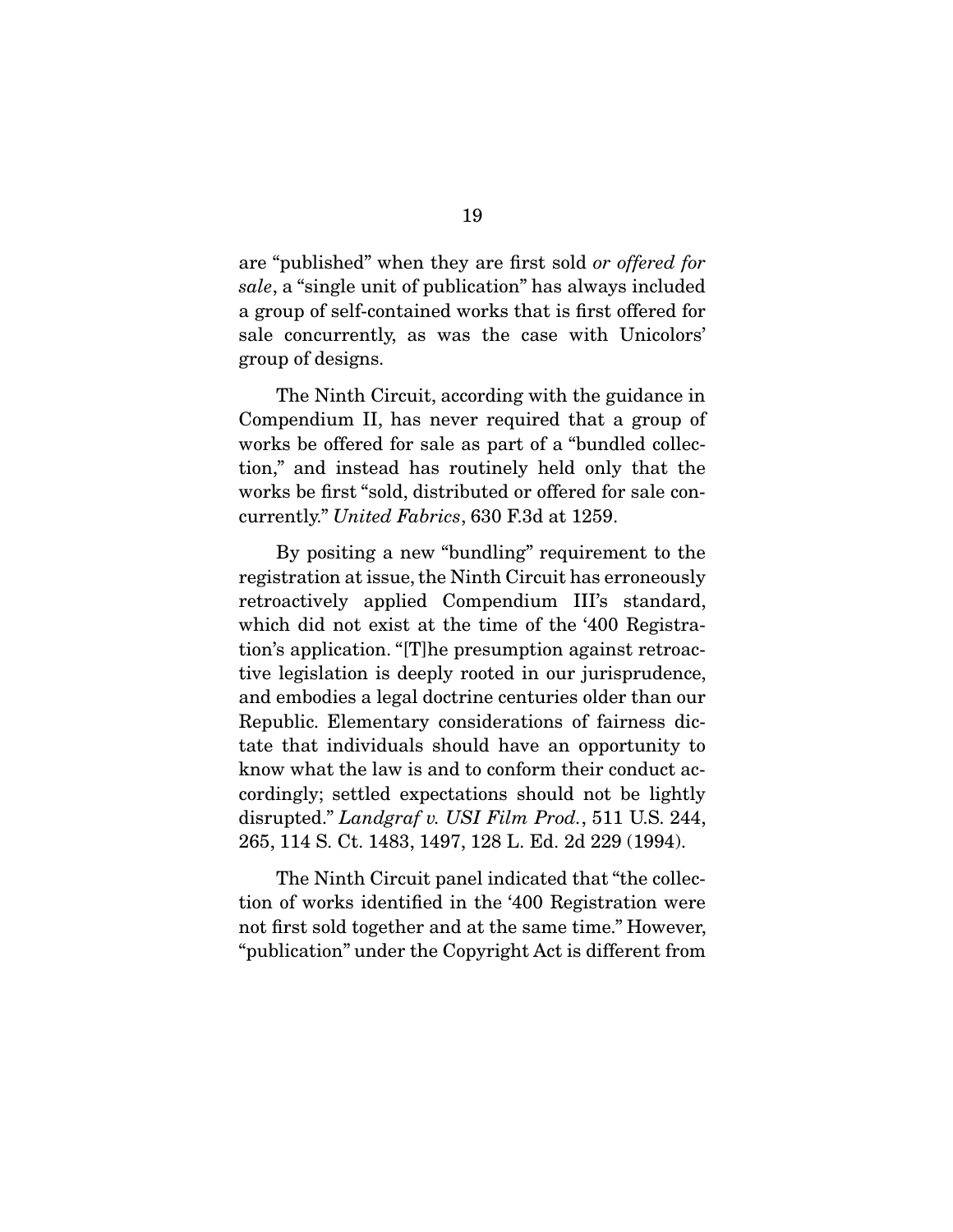a "sale."13 Copyrighted works can therefore first be *published* together without *ever* being sold. *Am. Vitagraph, Inc. v. Levy*, 659 F.2d 1023, 1027 (9th Cir. 1981) (publication occurs when works are offered for sale "even if a sale or other such disposition does not in fact occur."). Further, a work may be publicly performed, and therefore "published," without ever having been sold.

 In an earlier case, the Ninth Circuit itself rejects the argument that "separate sales" of designs after the initial publication date evidence an error in the registration. It held that subsequent sales are "not inconsistent with [plaintiff 's] concurrent offering for sale" of the group and do not "establish that [plaintiff ] did not first publish [the subject design] and the other twelve designs together before that date, by offering samples for sale to its customers." *L.A. Printex Indus., Inc. v. Aeropostale, Inc*., 466 F. App'x 590, 592 (9th Cir. 2012).

 The Ninth Circuit's opinion is irreconcilable with the Copyright Office's position in Compendium II that a single-unit registration requires no more than that the works were *first* offered for sale together. *See*, *e.g.*, *Yurman Studio, Inc. v. Castaneda*, 591 F. Supp. 2d 471, 492 (S.D.N.Y. 2008) ("letters from the copyright office

<sup>&</sup>lt;sup>13</sup> The Copyright Act defines "publication" as "the distribution of copies . . . of a work to the public by sale or other transfer of ownership, or by rental, lease, or lending. The offering to distribute copies or phonorecords to a group of persons for purposes of further distribution, public performance, or public display, constitutes publication. A public performance or display of a work does not of itself constitute publication." 17 U.S.C. § 101.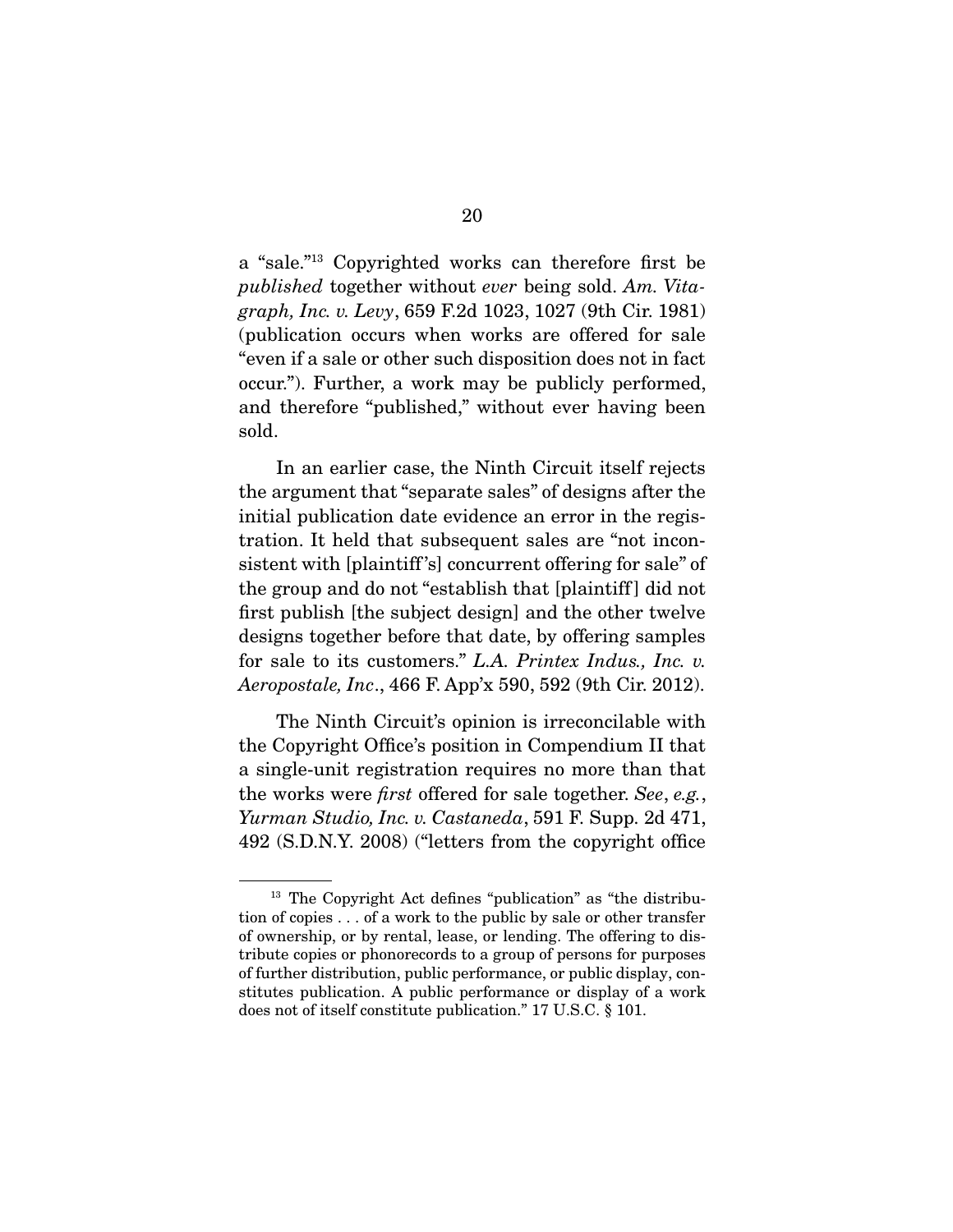to both companies affirm that the registrations cover "a collection of individual works which were apparently published as a single unit."); *Design Ideas, Ltd. v. Things Remembered, Inc.*, No. 07-3077, 2009 WL 426218, at \*3 (C.D. Ill. Feb. 20, 2009) ("self-contained works" were properly part of a single unit of publication).

 Because the Ninth Circuit improperly applied Compendium III's more exacting standard as to what qualifies as publication rather than Compendium II's standard – the one that controlled at the time of the '400 Registration's application – this Court should take up the case to provide clarity not only for the benefit of the applicant, but also for the thousands of similarly situated holders of pre-2017 copyright registrations.

#### **XII. CONCLUSION**

 The Ninth Circuit, in vacating a substantial judgment against a willful copyright infringer based on an immaterial and good-faith technical error in its copyright registration, contravened established law as well